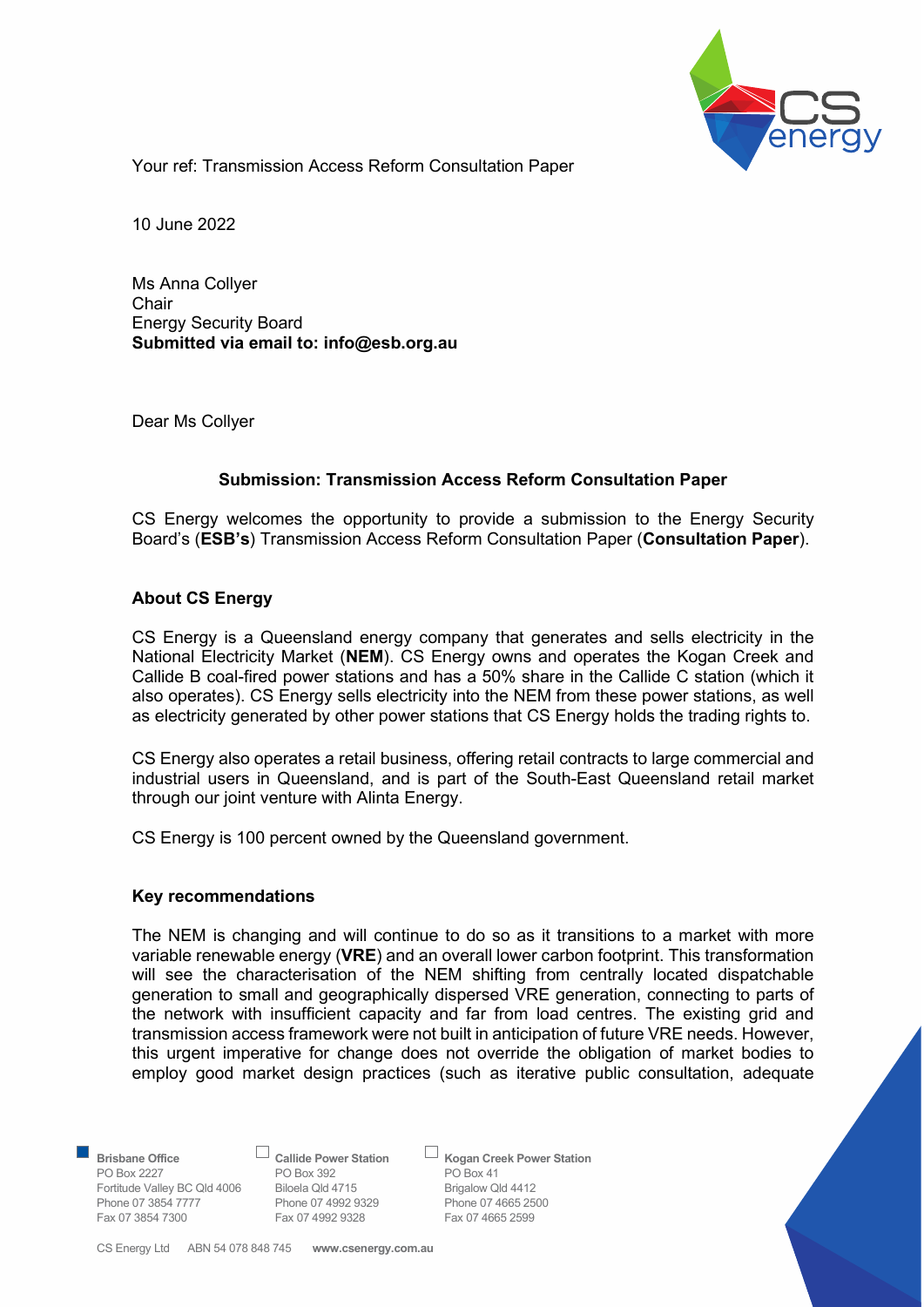assessment of potential alternatives and robust, peer-reviewed cost-benefit analysis) when developing potential market reforms.

# Approach to consultation

Given the complexity of the topic and the constricted timeframe, it is imperative that the ESB establishes a transparent and collaborative process going forward to assess the transmission access reform (TAR) models, including:

- Appropriate qualification of the challenges being addressed The breadth and magnitude of issues the ESB is attempting to address (e.g. the cap on potential consumer benefits) would ideally be adequately defined. Quantifying the expected benefits serves several purposes. It is important in absolute terms to contextualise the challenge or challenges at hand and this can help prioritise the reform process, while in relative terms it is essential for assessing whether the potential benefits exceed the expected costs of the reform;
- Appropriate assessment criteria Assessment criteria need to align with the key deliverables of the proposed reform, consistent with a well-defined problem statement. Failure to do so will result in market reform being developed while the goalposts are moving, an outcome in violation with best practice market reform;
- Appropriate level of analysis The magnitude and far-reaching implications of TAR warrant appropriate technical and industry expertise to ensure potential models not only address the ESB's stated concerns with the current market design but avoid potential unintended consequences that arise when a model is applied to the realities of the market; and
- Consideration of other markets and reforms TAR cannot be considered in isolation of the broader market and its frameworks. In addition to transmission planning and investment frameworks, the potential interactions with the contracts market and any potential non-energy service markets eventuating from the essential system services workstream must be explicitly considered and addressed.

#### Assessment of alternatives

In response to the ESB's direct invitation in the Project Initiation Paper, stakeholders proposed a range of potential alternative models in their submissions. Proposals ranged from alternative models such as Shell's locational connection fees which had been developed somewhat to support for the further investigation of other stakeholder models which were already in the public domain (e.g. Edify Energy's Congestion Relief Market (CRM) and Snowy Hydro's dual floor price) and other suggested areas for further exploration.

CS Energy is concerned that the ESB set the benchmark for developed models too high for them to qualify for consideration. Further, the ESB does not appear to have fully explored potential modifications to the alternative models proposed; some models were modified to align them with the ESB's current goals while others were assessed in their "as proposed" form. A broad assessment of proposed alternatives and their potential modifications offered the opportunity to deliver the bulk of the stated benefits of the ESB's preferred models without the complexity or cost of those ESB preferred models, but that opportunity appears lost.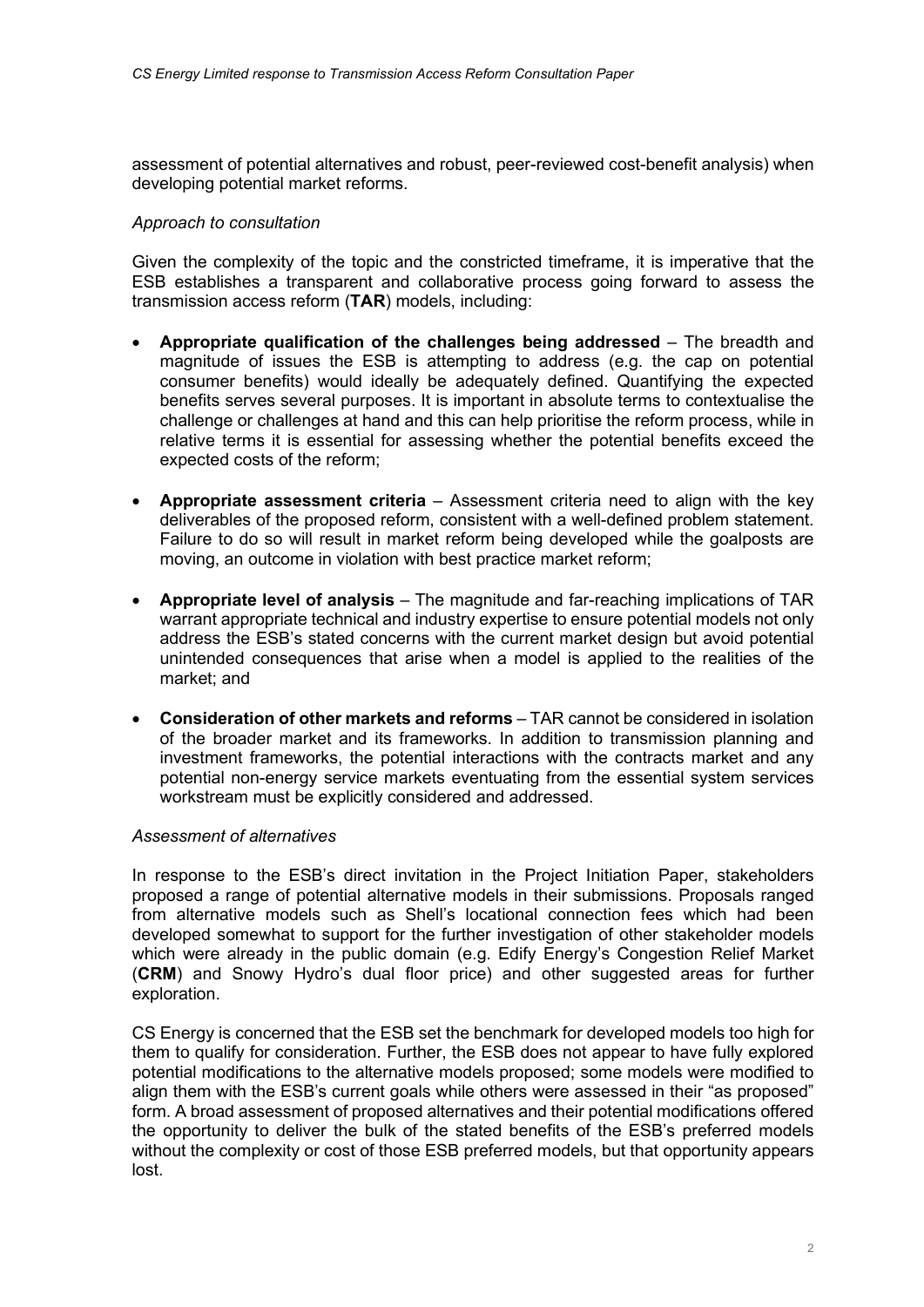In CS Energy's view, the potential role for changes to the current Marginal Loss Factor (MLF) methodology as part of a hybrid TAR model has also not been adequately considered by the ESB. CS Energy is one of several stakeholders that has suggested the potential for MLFs to form part of an enduring solution. Given MLFs can address at least some of the goals of the ESB's TAR initiative without disrupting market processes, CS Energy considers, and has previously suggested, that a more fulsome assessment of MLFs as part of the current TAR process is warranted.

# Alignment of theoretical models to real-world markets

The ESB does not appear to have incorporated the feedback provided by stakeholders about how the electricity and related markets operate or the expected impacts of the proposed models into their deliberations.

The qualitative descriptions of how the shortlisted models would operate that the ESB has employed in place of worked examples in the Consultation Paper appear to be based on a short-run economic efficiency model utilised within a single trading interval. While such theoretical exercises are a starting point for developing a detailed model of TAR, these simplified models do not capture how these mechanisms would impact the energy and related markets over the long term, if implemented.

The ESB's stated goals for this reform process, such as short-run marginal cost (**SRMC**) bidding and the elimination of race-to-the-floor bidding will likely be incompatible with how the market is designed to operate. Furthermore, any impacts on related markets, principally the contract market and non-energy services markets, are downplayed or not considered.

Modelling that takes into account the interactions between the energy and related markets (both current and expected) is required to demonstrate how the models will be implemented and their impacts on markets, market participants and consumers.

#### Shortlisted transmission access reform models

The extremely high-level models discussed in the Consultation Paper have fundamental design choices still to be resolved. This not only limits the ability of stakeholders to provide detailed feedback but in many instances the open questions relate to issues that may materially affect stakeholders' views of the proposed models and their expected impact.

Further public consultation is required to develop these models to a state where substantive comment and discourse can be sought. The ESB will be doing all stakeholders (especially consumers) a disservice if the next step isn't an iterative public consultation to examine the range of options the ESB intends to recommend to Energy Ministers in order to avoid unintended consequences stemming from the provision of an incomplete model for approval.

# Conclusion

CS Energy appreciates the ESB is working to a tight deadline, but remains concerned that the detailed design work required to inform meaningful assessment of the proposed alternative models may not be completed in time to be considered and consulted upon before the ESB's preferred models are announced in Quarter 3 2022. This is particularly worrying as responding to the Consultation Paper appears to be the last opportunity for those stakeholders that are not members of the ESB's Technical Working Group (TWG) or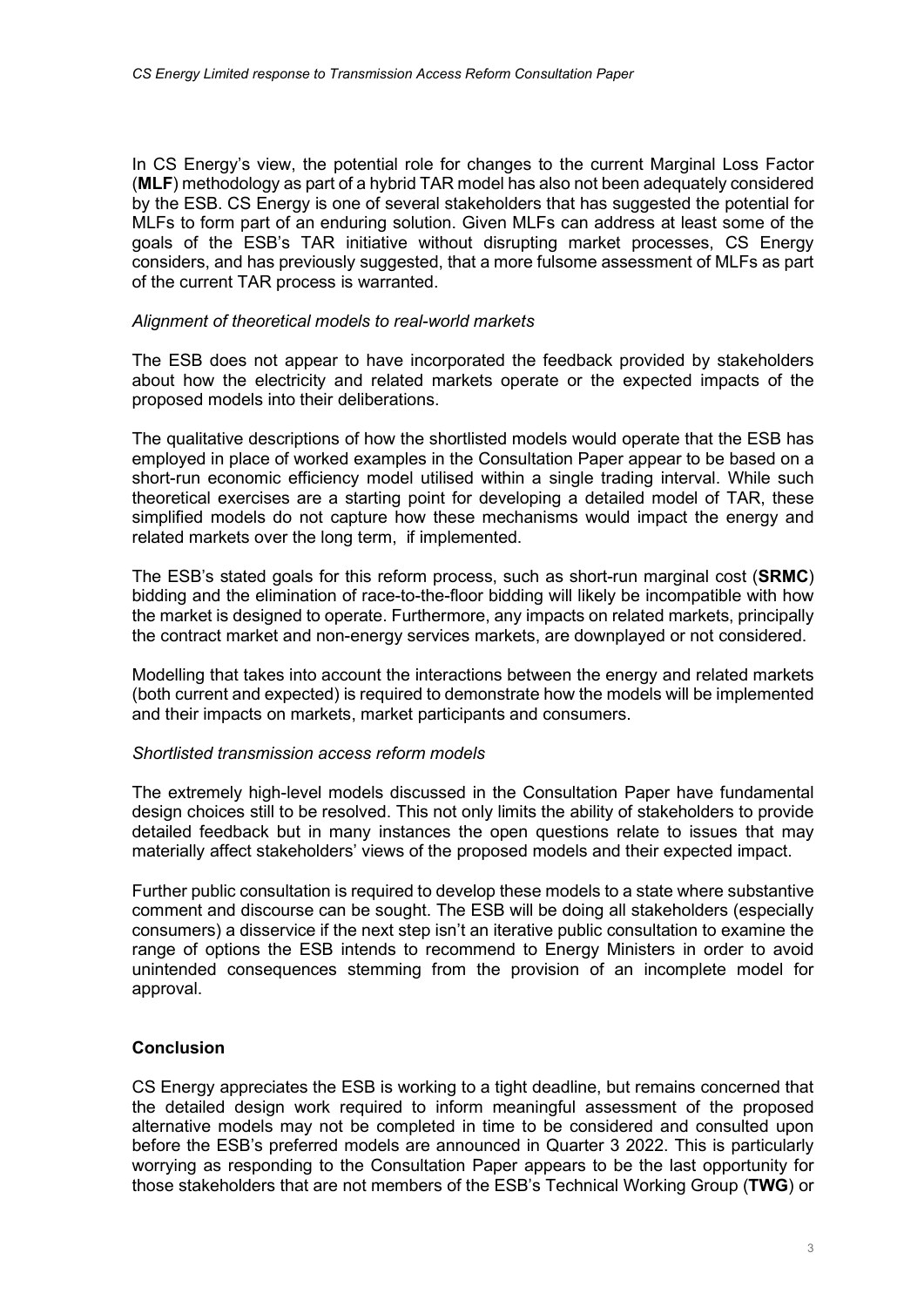Jurisdictional Advisory Group (JAG) to contribute to the development of this significant market reform.

CS Energy has provided further comments on the ESB's approach to the ongoing consultation process and the four shortlisted models in Attachment A.

If you would like to discuss this submission, please contact Evan Jones (Market Regulatory Manager) on 0419 667 908 or ejones@csenergy.com.au.

Yours sincerely

Dr Alison Demaria Head of Policy and Regulation (Acting)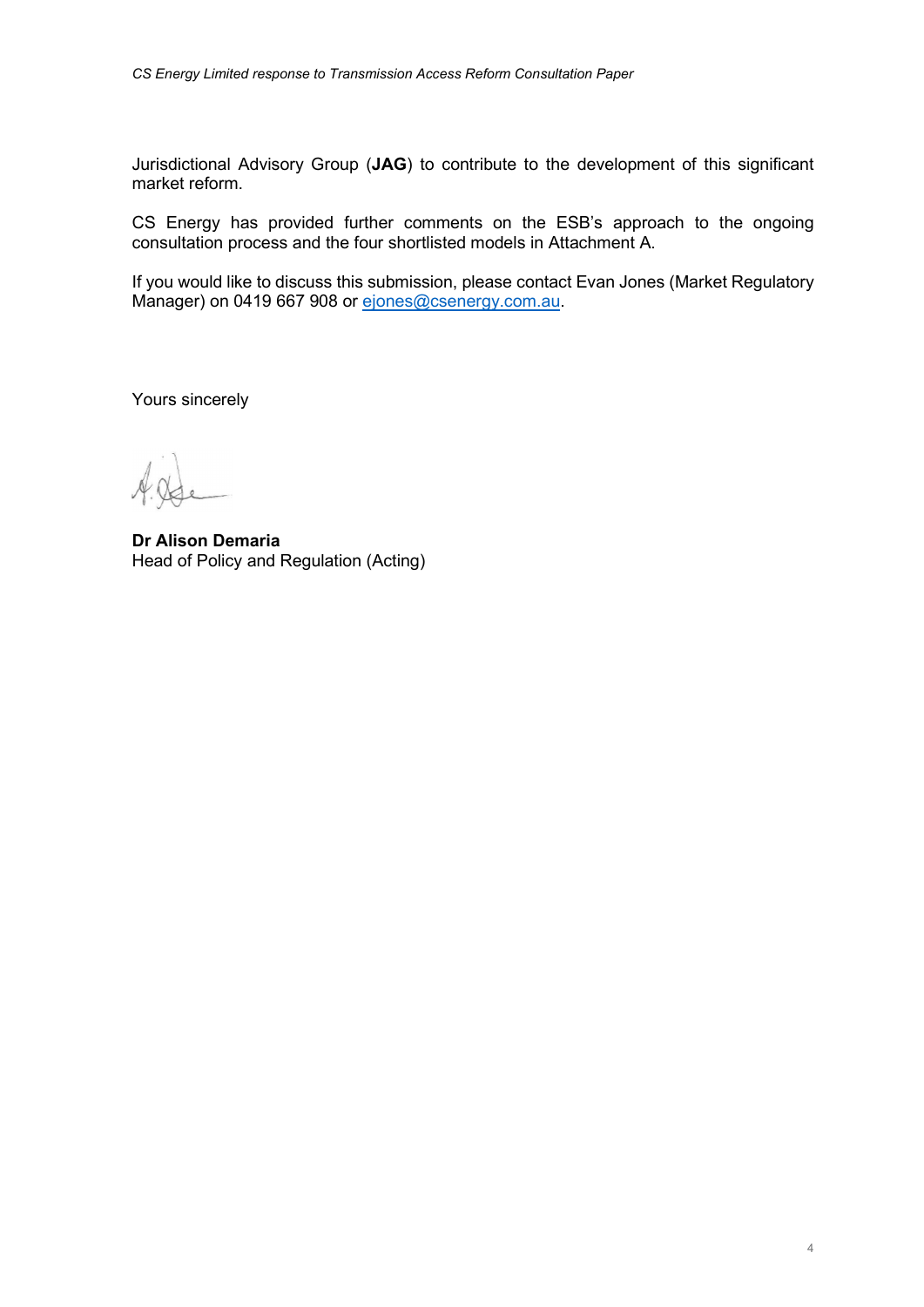# ATTACHMENT A

# APPROACH TO CONSULTATION

Good market design that maximises consumer benefit relies on a deliberate and wellstructured process leveraging comprehensive stakeholder engagement that reflects a genuine bilateral exchange of ideas.<sup>1</sup> The ESB's TAR has not pursued the open, transparent consultation process suggested in CS Energy's submission to the Project Initiation Paper, summarised as per: 2

- Appropriate qualification of challenges;
- Clear and consistent objectives;
- Alignment with market design principles;
- Appropriate assessment criteria and approach;
- Appropriate level of analysis;
- Transparent and collaborative design process; and
- Consideration of alternatives.

#### Appropriate qualification of challenges

Despite the ESB intending to make a draft recommendation on its preferred TAR models in Quarter 3 2022, the shortlisted models are not currently progressed enough to allow the necessary robust cost-benefit analyses to be performed.

In terms of potential market benefits, the breadth and magnitude of issues the ESB is attempting to address (e.g. the cap on potential consumer benefits) is yet to be adequately defined. Quantifying expected benefits serves several purposes. It is important in absolute terms to contextualise the challenge or challenges at hand and this can help prioritise the reform process, while in relative terms it is essential for assessing whether the potential benefits exceed the expected costs of the reform.

Similarly, none of the proposed models are at a sufficient stage of development to estimate expected costs, including both up-front and ongoing implementation costs for all stakeholder groups as well as costs arising from potential interactions with existing frameworks. The lack of forecast or expected implementation costs of the shortlisted options in the Consultation Paper is reinforced by the significant open questions posed by the ESB on each option.

With respect to the potential costs of the CRM, the Consultation Paper references a figure of \$300 million  $\pm$  30% for a set of system changes<sup>3</sup>. This provides more concern than comfort given:

The potential wide margin of error in the estimate; and

<sup>&</sup>lt;sup>1</sup> See for example KPMG, *Electricity Market Design Principles*, Section 3.8 – Good regulatory practice, pages 29-30

<sup>&</sup>lt;sup>2</sup> CS Energy, *Transmission Access Reform Project Initiation Paper submission*, pages 5-19

 $3$  Similar to that proposed in respect of the Coordination of Generation and Transmission Investment Review (CoGaTI)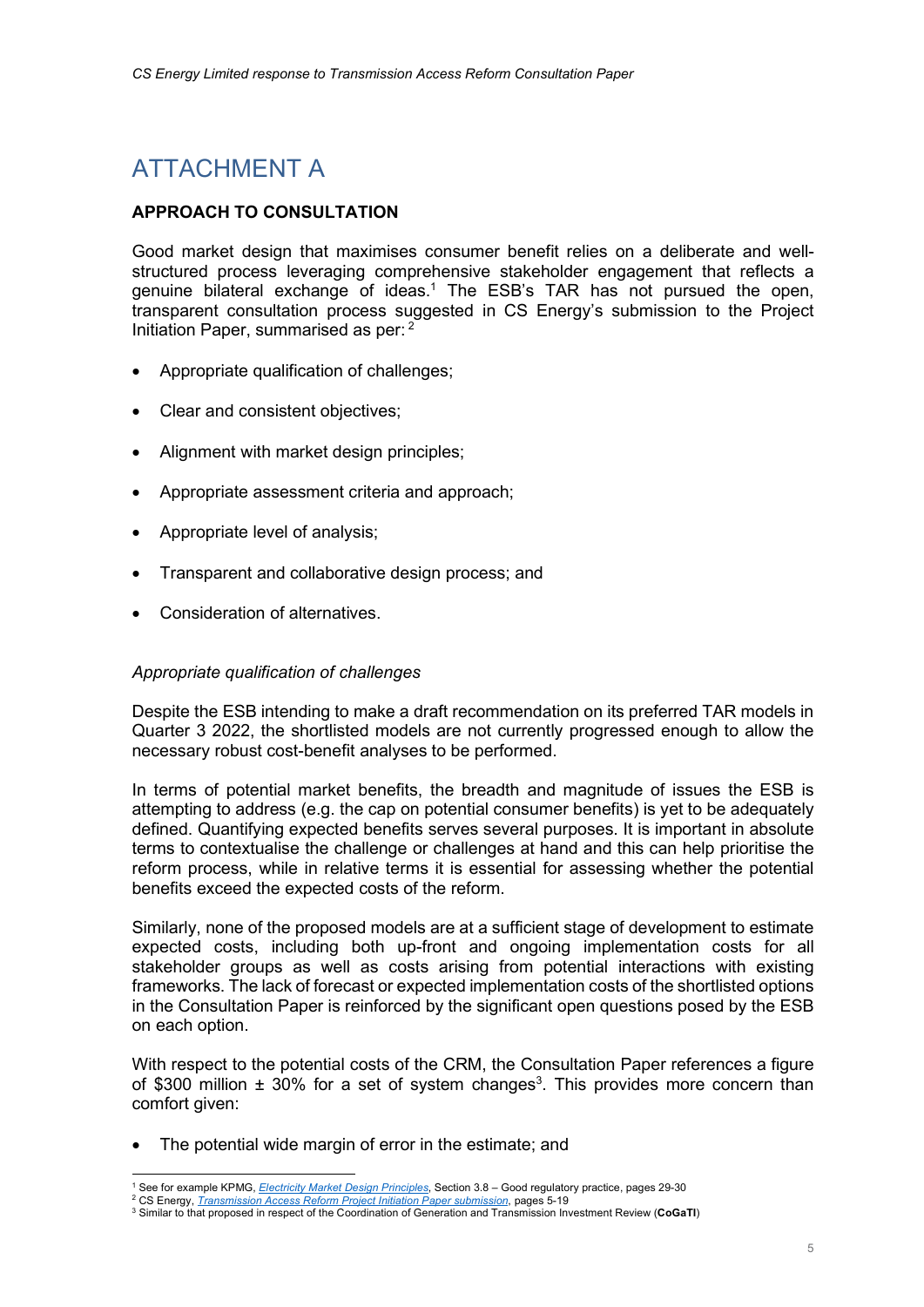The ESB has not provided any evidence of its claim that "a material proportion of the costs identified [for CoGaTI] would likely be applicable for the CRM" despite significant differences between the models.<sup>4</sup>

As demonstrated by stakeholder feedback concerning the modelling of the potential benefits by NERA Economic Consulting and the estimation of information technology implementation costs by HARD Software undertaken to inform the CoGaTI process, thorough public consultation on the assumptions and methodology of any modelling undertaken to support or justify market reform is required to ensure the results are robust, comprehensive and accurate. With the industry's experience of Five-Minute Settlement implementation still fresh, stakeholders require confidence in what the actual expected costs of the proposed models are in advance of the final recommendations being made in order to provide informed feedback. Although industry initially bears the risks and costs of the proposed TAR, the costs are ultimately passed through to consumers, so any reform must demonstrate how the benefits exceed the costs.

No recommendation should be made on the ESB's preferred model(s) without public consultation on cost-benefit analyses of all shortlisted models. As it stands, given the current state of development of the shortlisted models, CS Energy is concerned that the ESB will not be able to determine whether the proposed models provide a net benefit to consumers prior to making its recommendations to Energy Ministers by the end of 2022.

# Appropriate assessment criteria and approach

CS Energy notes the assessment criteria have once again changed between the previous round of consultation and the current round, as illustrated in Table 1.

| Project Initiation Paper (November 2021) <sup>5</sup>                       | Consultation Paper (May 2022) <sup>6</sup>                                       |
|-----------------------------------------------------------------------------|----------------------------------------------------------------------------------|
| 1) Efficient market outcomes – investment                                   | 1) Efficient market outcomes - investment                                        |
| 2) Efficient market outcomes – dispatch                                     | 2) Efficient market outcomes – dispatch                                          |
| 3) Appropriate allocation of risk                                           | 3) Appropriate allocation of risk                                                |
| 4) Appropriately allocation [sic] of the cost<br>of transmission investment |                                                                                  |
|                                                                             | 4) Manage access risk                                                            |
|                                                                             | 5) Effective wholesale competition                                               |
| 5) Implementation considerations                                            | 6) Implementation considerations                                                 |
| 6) Flexibility to enable consideration of                                   | 7) Integration with jurisdictional REZ                                           |
| jurisdictional differences<br>$\tau$ abla di Osmanianiani af                | schemes<br>sanceal antiquia: Duaiset Initiation Dancerranore Ochardtation Dancer |

Table 1: Comparison of assessment criteria; Project Initiation Paper versus Consultation Paper

The ESB's rationale for changing the risk management assessment criteria (namely to explicitly balance the views of consumers, investors, incumbents and new technology providers) is understandable. However, CS Energy notes that continued changes to the

<sup>5</sup> Energy Security Board, *Transmission Access Reform Project Initiation Paper*, page 15

<sup>&</sup>lt;sup>4</sup> Energy Security Board, *Transmission Access Reform Consultation Paper*, page 46

<sup>&</sup>lt;sup>6</sup> Energy Security Board, *Transmission Access Reform Consultation Paper*, page 12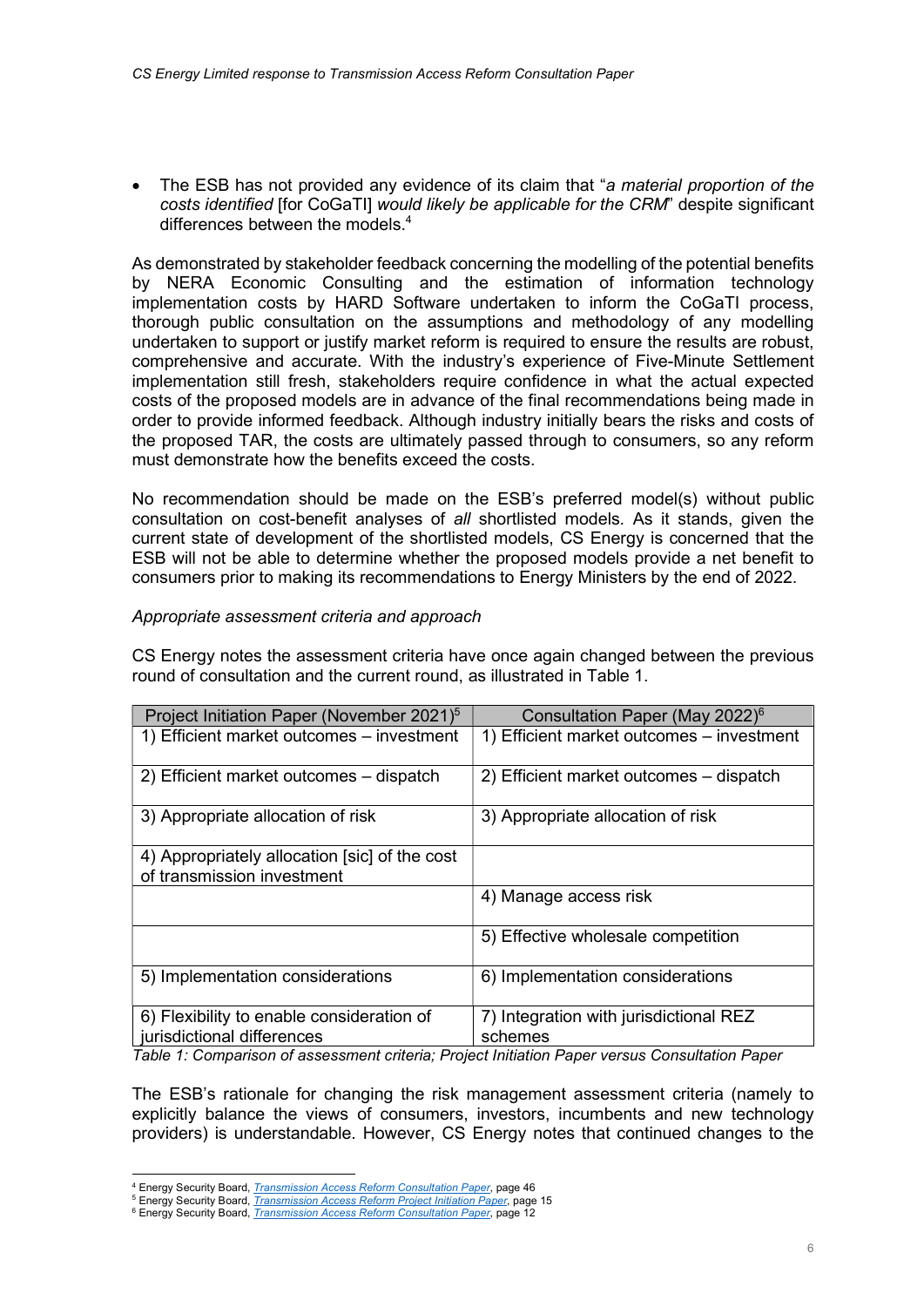assessment criteria make it difficult for stakeholders to determine what the proposed reform is trying to achieve and how it is trying to achieve it, frustrating stakeholder attempts to identify potential alternatives to the ESB's preferred models or provide considered feedback.

Changing assessment criteria also clouds the transparency of the decision making process. Based on the criteria in the Project Initiation Paper and that stakeholders "should have regard to these criteria when preparing alternate models",<sup>7</sup> CS Energy supported further investigation of the Public Interest Advocacy Centre's (PIAC's) risk sharing model for Renewable Energy Zones (REZs). However, this model was not shortlisted "given its focus on cost allocation between utility-scale generation and consumers, rather than explicitly dealing with congestion", but the ESB did not acknowledge that the assessment criteria had changed since the invitation for alternative models was issued $8$ .

CS Energy considers that flexible assessment criteria are unlikely to support the development of robust, long-lived market reform or outcomes that are beneficial to consumers.

# Appropriate level of analysis

Given the magnitude and far-reaching implications of the proposed TAR, it is imperative that the ESB secures sufficient technical and industry expertise to ensure the recommended models address the ESB's documented issues with the current market design and avoid potential unintended consequences stemming from divergence of the operation of the energy and related markets in practice compared to in theory. In the event the ESB is unable to engage industry expertise for this reform process, other channels for securing the necessary skills must be employed.

The outputs of these experts must also be made public in a timely fashion to inform the ESB's public consultation. At the public webinar on 26 May 2022, the ESB stated that it was planning on engaging consultants to model the impacts of the shortlisted models to get stakeholders more comfortable with how they would be impacted. At the time of writing, it is not clear whether this work will be provided in time to inform public consultation prior to the ESB selecting its preferred models or what form the published outputs of this modelling will take (e.g., high-level summary, detailed report, access to the modelling undertaken for stakeholder critique of the modelling methodology and assumptions). CS Energy suggests that undertaking such modelling and seeking stakeholder feedback on the modelling should be a pre-requisite for the ESB selecting its preferred models.

#### Transparent and collaborative design process

Stakeholders' involvement in this design process has been very limited to date:

 Fundamental design choices have yet to be resolved, restricting the consultation process and denying stakeholders a collaborative role. These key decisions would likely substantially change the relative costs and benefits of these models, and subsequently stakeholders' views. For example, the selection of rebate allocation metric under the Congestion Management Model (CMM) with universal rebates or the duration of transmission queue rights under the transmission queue model; and

<sup>&</sup>lt;sup>7</sup> Energy Security Board, *Transmission Access Reform Project Initiation Paper*, page 15

<sup>&</sup>lt;sup>8</sup> Energy Security Board, *Transmission Access Reform Consultation Paper*, page 66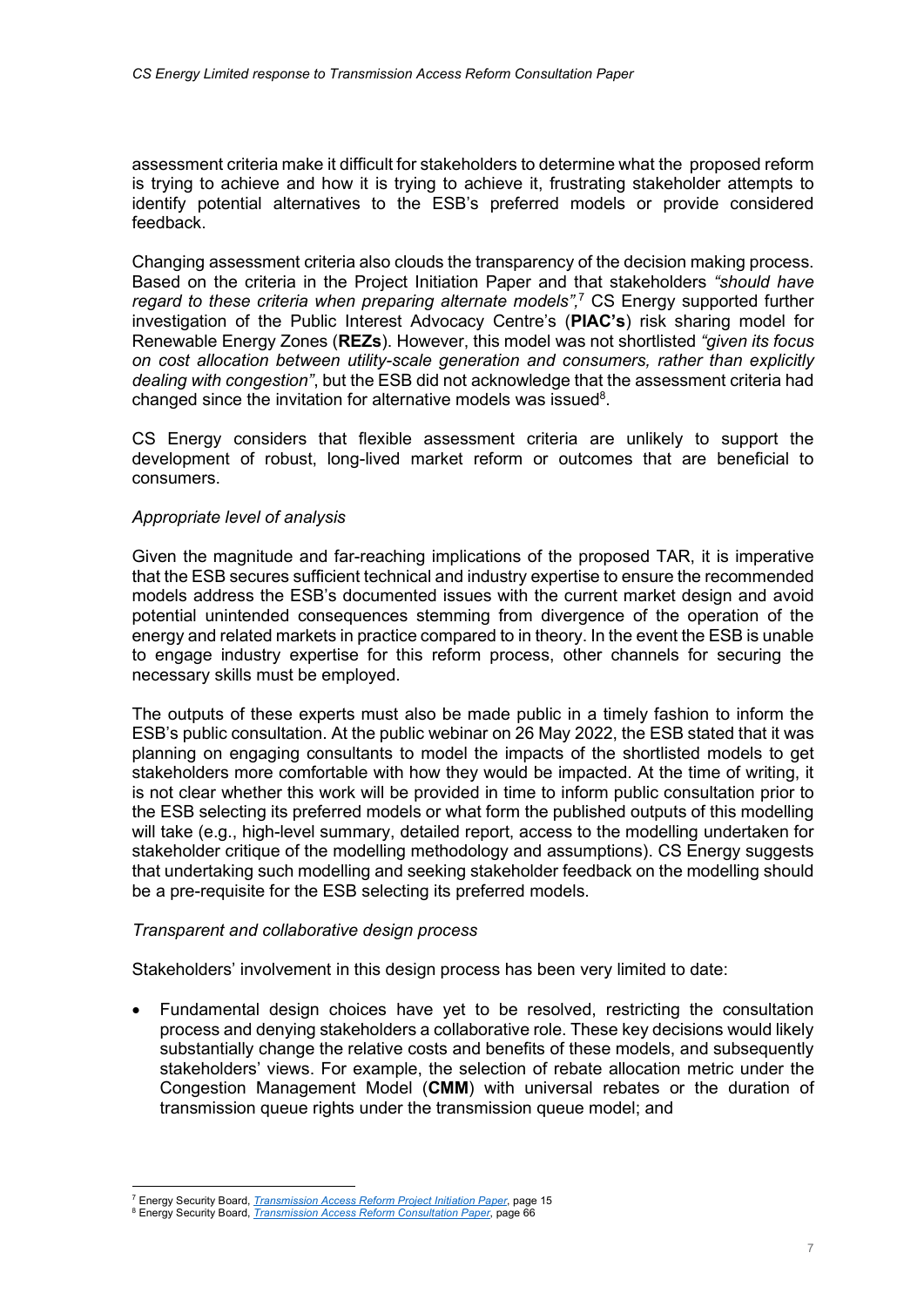Stakeholders do not have clarity on the final form of the models, how they may be implemented or their potential impact. This greatly affects their ability to provide meaningful contributions to the consultation, or even express an informed preference for a particular option.

The public webinar on 26 May 2022 was scheduled for 90 minutes but the bulk of the time was spent on an overview of the case for change and the shortlisted models, and a survey of webinar participants. The results of the survey's high-level questions revealed opinions across participants were mixed. Less than 15 minutes was allocated to answering the questions posed by webinar participants. The ESB stated it would get back to stakeholders in one way or another with answers to the  $\sim$ 30 questions that were not addressed in the session, but this has not yet happened.

# Consideration of alternatives

In the Project Initiation Paper, the ESB invited stakeholders to submit alternative solutions that had not been previously submitted "so that they can be given due consideration as part of the detailed design process.<sup>39</sup> This invitation was issued despite the assessment of alternatives to the CMM with REZ Adaptation not being included in the transmission and access recommendations approved by National Cabinet, namely:

"Recommendation 5(a) Adopt the REZ Planning Rules and the Principles for an Interim REZ framework to address the urgent planning implications for REZs.

Recommendation 5(b) Instruct the ESB to prepare a rule change for submission to the AEMC to progress the congestion management model, adapted for integration with REZs. This model complements the Interim REZ framework and will address the emerging congestion management needs of the system. Comprehensive consultation, with a wide range of industry, consumer and government stakeholders on the detailed design of the model will be undertaken as part of the rule change process.

Recommendation 6 The ESB recommends Energy Ministers seek advice from the AEMC on what initial reforms are necessary to current regulatory frameworks to improve the timely and efficient delivery of major transmission projects (including ISP projects). This advice will be prepared as part of the AEMC's current Transmission Investment and Planning Review."<sup>10</sup>

While the short timeframe in which to respond to this invitation constrained the ability of stakeholders to identify and significantly develop potential alternative models, a range of suggestions were made in submissions to the Project Initiation Paper, as detailed in Table 2. Stakeholder proposals included significantly developed alternative models (e.g. Shell's locational connection fees), supported further investigation of other alternative models (e.g. Edify Energy's CRM and Snowy Hydro's dual floor price, both of which had been made public prior to this round of consultation) and/or suggested areas for further investigation.<sup>11,12</sup>

<sup>&</sup>lt;sup>9</sup> Energy Security Board, *Transmission Access Reform Project Initiation Paper*, page 6

<sup>&</sup>lt;sup>10</sup> Energy Security Board, Summary of the final reform package and corresponding Energy Security Board recommendations, pages 3-4

<sup>&</sup>lt;sup>11</sup> Edify Energy, *Post 2025 Market Design Options consultation response*, page 1

<sup>12</sup> Snowy Hydro, *Rule change request – Dual-Floor Price – Transmission Access Risk*, page 1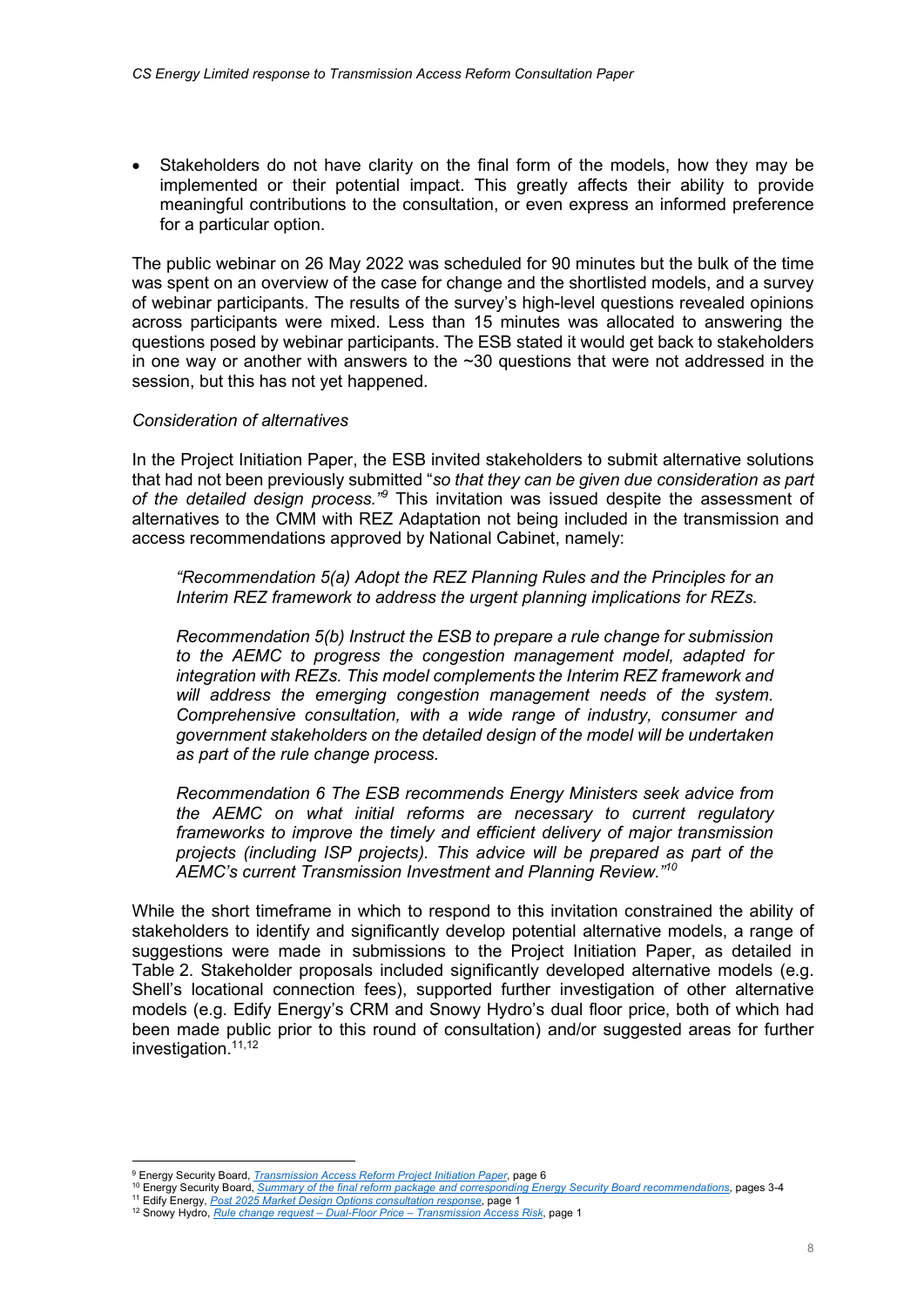|                                                                                                                                                                                                                                                                                                                                                                                                                                                                                                                    | Relief Market<br>Congestion | State REZ<br>schemes | Marginal loss<br>factors |  | connection fee<br>Locational | Transmission | investment | Dual floor<br>prices | Other                                            |                                                                                                                                                            |
|--------------------------------------------------------------------------------------------------------------------------------------------------------------------------------------------------------------------------------------------------------------------------------------------------------------------------------------------------------------------------------------------------------------------------------------------------------------------------------------------------------------------|-----------------------------|----------------------|--------------------------|--|------------------------------|--------------|------------|----------------------|--------------------------------------------------|------------------------------------------------------------------------------------------------------------------------------------------------------------|
| <b>AEC</b>                                                                                                                                                                                                                                                                                                                                                                                                                                                                                                         |                             | ✓                    |                          |  |                              |              |            |                      |                                                  |                                                                                                                                                            |
| <b>AGL</b>                                                                                                                                                                                                                                                                                                                                                                                                                                                                                                         | ✓                           | ✔                    |                          |  |                              |              |            |                      |                                                  |                                                                                                                                                            |
| Alinta                                                                                                                                                                                                                                                                                                                                                                                                                                                                                                             |                             | $\checkmark$         |                          |  |                              |              |            |                      |                                                  |                                                                                                                                                            |
| <b>CEC</b>                                                                                                                                                                                                                                                                                                                                                                                                                                                                                                         | ✓                           |                      |                          |  |                              |              |            |                      |                                                  |                                                                                                                                                            |
| CEIG                                                                                                                                                                                                                                                                                                                                                                                                                                                                                                               |                             |                      |                          |  |                              |              |            |                      | $\bullet$                                        | "CEIG is currently developing a proposal"                                                                                                                  |
| <b>CS Energy</b>                                                                                                                                                                                                                                                                                                                                                                                                                                                                                                   | $\checkmark$                |                      | $\checkmark$             |  |                              |              |            | $\checkmark$         |                                                  | PIAC's REZ risk sharing model                                                                                                                              |
| Edify                                                                                                                                                                                                                                                                                                                                                                                                                                                                                                              | ✓                           |                      |                          |  |                              |              |            |                      |                                                  |                                                                                                                                                            |
| Energy<br>Australia                                                                                                                                                                                                                                                                                                                                                                                                                                                                                                | ✔                           |                      | ✓                        |  | ✔                            |              |            |                      | $\bullet$                                        | Tie-breaker rules<br>Interconnector constraint equations                                                                                                   |
| <b>ECA</b>                                                                                                                                                                                                                                                                                                                                                                                                                                                                                                         |                             |                      |                          |  |                              |              |            |                      | $\bullet$                                        | Hybrid CMM/connection fee model                                                                                                                            |
| <b>Flow Power</b>                                                                                                                                                                                                                                                                                                                                                                                                                                                                                                  | ✔                           |                      |                          |  | ✔                            |              |            |                      |                                                  |                                                                                                                                                            |
| Hydro<br>Tasmania                                                                                                                                                                                                                                                                                                                                                                                                                                                                                                  |                             |                      |                          |  |                              |              |            |                      | $\bullet$<br>$\bullet$                           | System strength market to address constraints<br>Run back schemes to utilise existing assets                                                               |
| Iberdrola                                                                                                                                                                                                                                                                                                                                                                                                                                                                                                          | ✓                           | ✔                    |                          |  |                              |              |            |                      | $\bullet$                                        | <b>Transmission Statement of Opportunities</b>                                                                                                             |
| Neoen                                                                                                                                                                                                                                                                                                                                                                                                                                                                                                              |                             |                      |                          |  |                              |              |            |                      | $\bullet$<br>$\bullet$<br>$\bullet$<br>$\bullet$ | Additional investor information<br>Blocking mechanism to preserve incumbency<br>Other mechanism to mitigate congestion<br>Reconfigure constraint equations |
| Origin                                                                                                                                                                                                                                                                                                                                                                                                                                                                                                             |                             |                      |                          |  |                              | ✓            |            |                      | $\bullet$<br>$\bullet$<br>$\bullet$              | Network support services from storage<br>Treatment of storage for network augmentation<br>TUOS exemption for storage                                       |
| Pacific<br>Hydro                                                                                                                                                                                                                                                                                                                                                                                                                                                                                                   | ✓                           | ✔                    |                          |  |                              |              |            |                      |                                                  |                                                                                                                                                            |
| Shell                                                                                                                                                                                                                                                                                                                                                                                                                                                                                                              | ✓                           |                      |                          |  | ✔                            |              |            |                      |                                                  |                                                                                                                                                            |
| Snowy                                                                                                                                                                                                                                                                                                                                                                                                                                                                                                              |                             |                      | ✔                        |  |                              | ✔            |            | ✔                    |                                                  |                                                                                                                                                            |
| Tesla                                                                                                                                                                                                                                                                                                                                                                                                                                                                                                              | ✓                           | ✓                    |                          |  |                              |              |            |                      | $\bullet$                                        | Revised network investment frameworks                                                                                                                      |
| Tilt                                                                                                                                                                                                                                                                                                                                                                                                                                                                                                               |                             |                      |                          |  |                              |              |            |                      |                                                  | Requested the ESB consider alternatives being<br>proposed by the CEC and the CEIG                                                                          |
|                                                                                                                                                                                                                                                                                                                                                                                                                                                                                                                    |                             |                      |                          |  |                              |              |            |                      |                                                  | Table 2: Potential CMM alternatives from January 2022 submissions                                                                                          |
| CS Energy is concerned that the benchmark for the requirements of developed models was<br>set too high, noting the disparity between the length of time the ESB has had to develop its<br>models and how long stakeholders had to respond with alternatives. It is apparent that the<br>ESB has not fulsomely considered the potential modifications proposed – in particular,<br>where some models were modified to align with the ESB's current goals while others were<br>assessed in their "as proposed" form. |                             |                      |                          |  |                              |              |            |                      |                                                  |                                                                                                                                                            |
| Despite the range of alternatives proposed in submissions, the ESB's public consultation<br>on alternative models was limited to one three hour public webinar, with a ten minute<br>presentation on each of four potential alternative mechanisms (Clean Energy Investor<br>Group's grid access reform, CS Energy's fixed-shape time-of-day MLF model, Edify<br>Energy's CRM and Shell's locational connection fee model) followed by break-out, plenary<br>and Q&A sessions. <sup>13</sup>                       |                             |                      |                          |  |                              |              |            |                      |                                                  |                                                                                                                                                            |
| <sup>13</sup> Energy Security Board, <i>Public seminar on alternate models</i> , slide 2                                                                                                                                                                                                                                                                                                                                                                                                                           |                             |                      |                          |  |                              |              |            |                      |                                                  |                                                                                                                                                            |
|                                                                                                                                                                                                                                                                                                                                                                                                                                                                                                                    |                             |                      |                          |  |                              |              |            |                      |                                                  |                                                                                                                                                            |

Table 2: Potential CMM alternatives from January 2022 submissions

<sup>&</sup>lt;sup>13</sup> Energy Security Board, *Public seminar on alternate models*, slide 2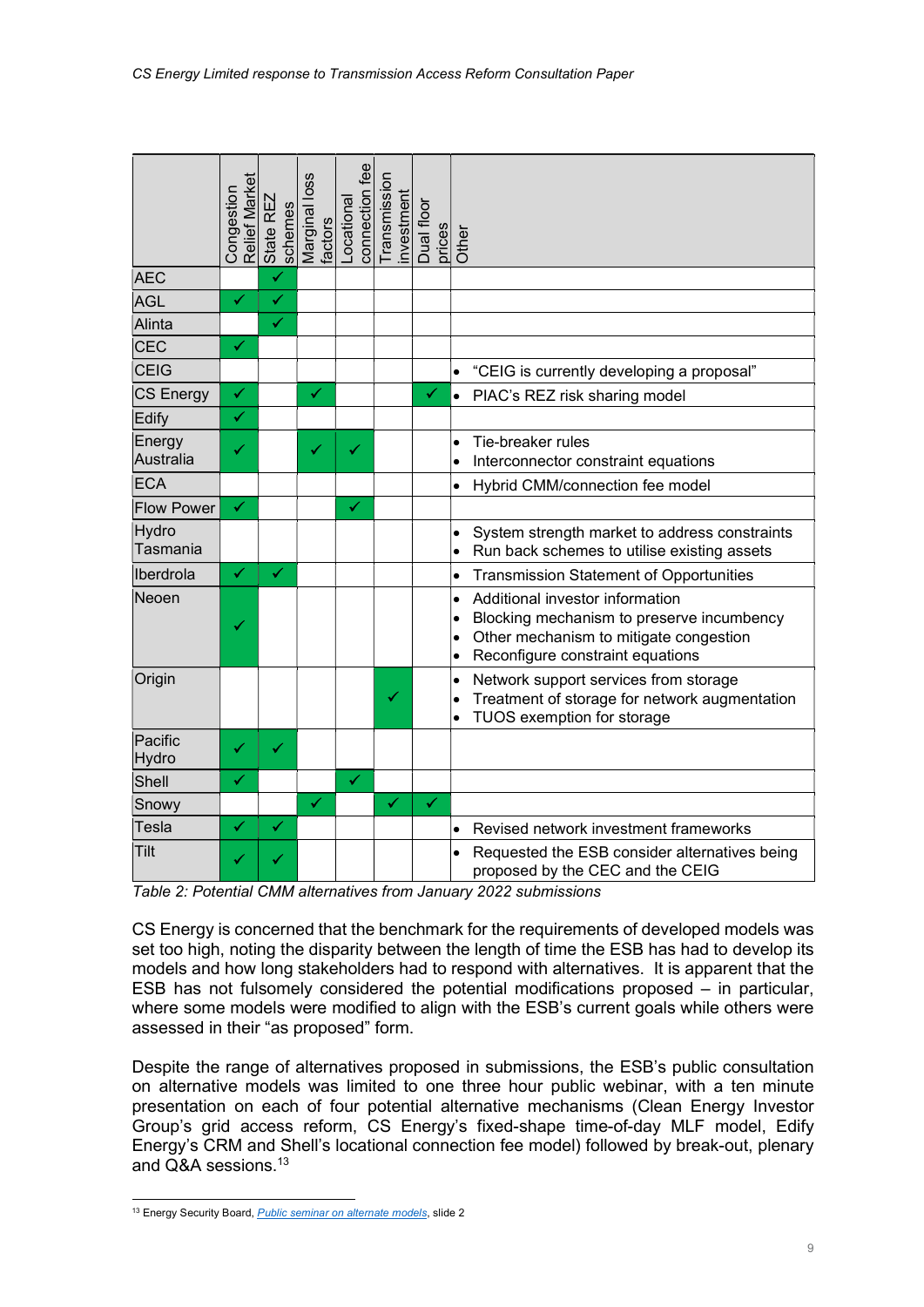CS Energy does not consider the potential role for changes to the current MLF methodology as part of a hybrid TAR model has been adequately considered by the ESB. CS Energy's proposed MLF model was not the only instance in which stakeholders suggested a potential MLF solution. In its October 2020 submission to the Post-2025 Market Design Consultation Paper, the Public Interest Advocacy Centre suggested a potential modification to MLFs to provide a stronger locational signal:

"Another example is the use of MLF to provide a stronger, locational signal at the time of investment by reflecting the impact that each individual connecting party has on system-wide loss factors. Connecting parties could have their MLF 'locked in' by AEMO for a standard period of time – allowing the party greater certainty of its future revenue. If a new party were to connect nearby and affect the local MLF, this change would be borne by the second party alone rather than being spread across both parties."<sup>14</sup>

In its assessment of CS Energy's fixed-shape time-of-day MLFs, the ESB noted that "many respondents to the project initiation document (including the Clean Energy Council, Snowy Hydro, Origin, NEOEN) have suggested that locational signals already exist in the NEM in the form of marginal loss factors (MLFs). "<sup>15</sup> This is not correctly contextualised, as two other stakeholders (in addition to CS Energy) explicitly suggested further examination of MLFs as a potential alternative model:

- Snowy Hydro: "The ESB in the previous consultations has made observations but does not appear to invite feedback on them, for example the ESB ignored the role of Marginal loss factors (MLF)s in locational decisions. Generation revenue is a function of price and quantity, and MLFs play a significant role in incentivising investment away from congested areas of the network. As it stands, the ESB's non-assessment of MLF's is a convenient means of justifying a reform proposal which has been roundly rejected by stakeholders. It is important that there is a genuine consultation with industry that does consider alternative models to CMM and does not only seek options which appear similar to CMM."<sup>16</sup>
- Energy Australia: "Less static or shaped MLFs deterioration of loss factors is an important consideration for connecting participants and warrants further attention. Noting dynamic MLFs have been considered before, they could change on a semifrequent basis, e.g. monthly, or losses could be 'shaped' such that they are still static but are different across times of the day. This would apply to generation as well as load, providing improved locational and operational incentives for storage, and obviously capture losses more accurately."<sup>17</sup>

Stakeholders recognise the potential role of MLFs in informing current investment decisions and influencing outcomes on an operational timeframe. An MLF-based solution could address the ESB's current concerns with the existing transmission access regime and market design more broadly as:

 MLFs act as an investment timeframe signal in the same way as the ESB's shortlisted congestion zone and connection fees and transmission queue models but is based on an existing mechanism that is aligned to the system physics;

<sup>&</sup>lt;sup>14</sup> Public Interest Advocacy Centre, *Post-2025 Market Design Consultation Paper submission*, page 38

<sup>&</sup>lt;sup>15</sup> Energy Security Board, *Transmission Access Reform Consultation Paper*, page 69

<sup>&</sup>lt;sup>16</sup> Snowy Hydro, *Transmission Access Reform Project Initiation Paper submission*, page 1

<sup>17</sup> EnergyAustralia, *Transmission Access Reform Project Initiation Paper submission*, page 5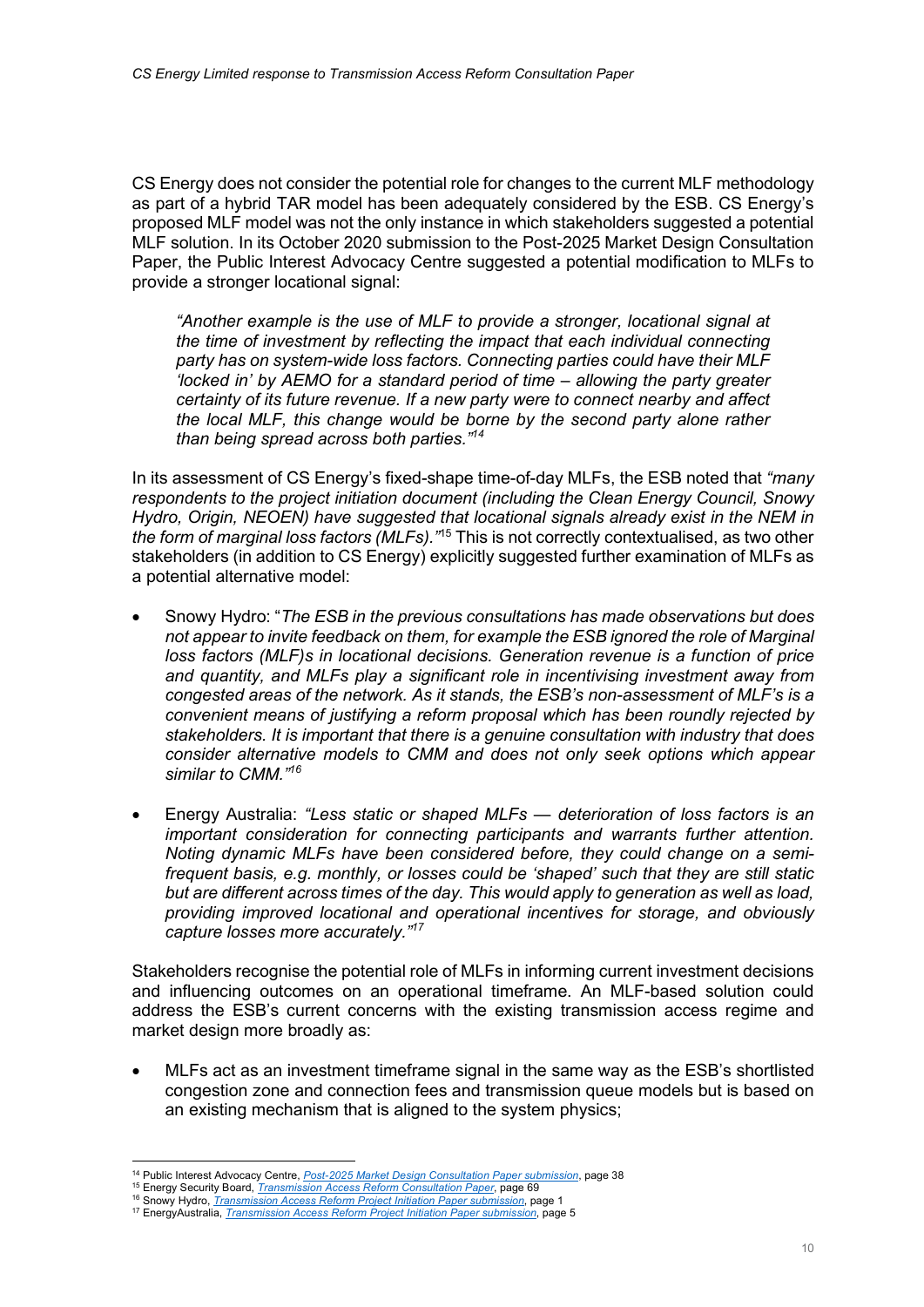- Akin to the connection fee, an MLF is a point-in-time indicator of the hosting capacity in the area under examination, not a guarantee that conditions will not change in the future;
- Modifications to the current MLF methodology could enable the MLF to more-closely reflect the output profile of different technologies, potentially allowing for greater utilisation of network capacity in operational timeframes;
- The MLF model may be able to accommodate the ESB's safety value, whereby participant investment in transmission infrastructure could be reflected in the investing participant's MLF, avoiding the free-rider problem that has bedevilled generator-funded transmission investments to date; and
- MLF affects the ability of generators to dispatch during periods of typical high coincident generation (e.g., low MLFs during the middle of the day).

A broader examination of the potential role of MLFs could reveal a superior MLF-based option. Shifting to a seasonal or monthly fixed-shape time-of-day MLF, or seasonal or monthly flat day and night MLFs, may capture the bulk of the benefits that CS Energy's fixed-shape time-of-day MLF model proposed but with lower complexity. A more fulsome assessment of MLFs as part of the current TAR process is warranted to address the range of MLF-based options proposed.

# ALIGNMENT OF THEORETICAL MODELS TO REAL-WORLD MARKETS

The ESB does not appear to have acknowledged or incorporated feedback provided by stakeholders about the electricity market and related markets and the expected impacts of the proposed TAR on those markets into its deliberations.

The qualitative descriptions of how the shortlisted models would operate that the ESB has employed in place of worked examples in the Consultation Paper appear to be based on a theoretical model of short-run economic efficiency within a single trading interval. While this is a starting point for developing a detailed model of TAR, they are simplifications and are not reflective of how these mechanisms would actually impact the energy and related markets if implemented.

# Short-run Marginal Cost

The ESB states one of the objectives of TAR is to "dispatch the least cost combination of resources" and "remove incentives for non-cost reflective bidding", noting the profit maximising strategy for a generator behind a binding constraint under the CMM with universal rebates is to bid "in line with short-run marginal cost".<sup>18</sup>,<sup>19</sup> The ESB's goal of shortrun economic efficiency is not sustainable, because it precludes the recovery of long-term costs such as a return on the substantial investment required to underpin the ongoing transformation of the energy market.

The ESB claims one of the consequences of failing to act on access reform is that "[i]n operational timeframes, more expensive combinations of generation and storage are being used to meet demand than is necessary".<sup>20</sup> Achieving the least expensive combination of generation and storage in dispatch is a theoretical outcome that would require theoretical

<sup>&</sup>lt;sup>18</sup> Energy Security Board, *Transmission Access Reform Consultation Paper*, page 6

<sup>&</sup>lt;sup>19</sup> Energy Security Board, *Transmission Access Reform Consultation Paper*, page 39

<sup>&</sup>lt;sup>20</sup> Energy Security Board, *Transmission Access Reform Consultation Paper*, page 5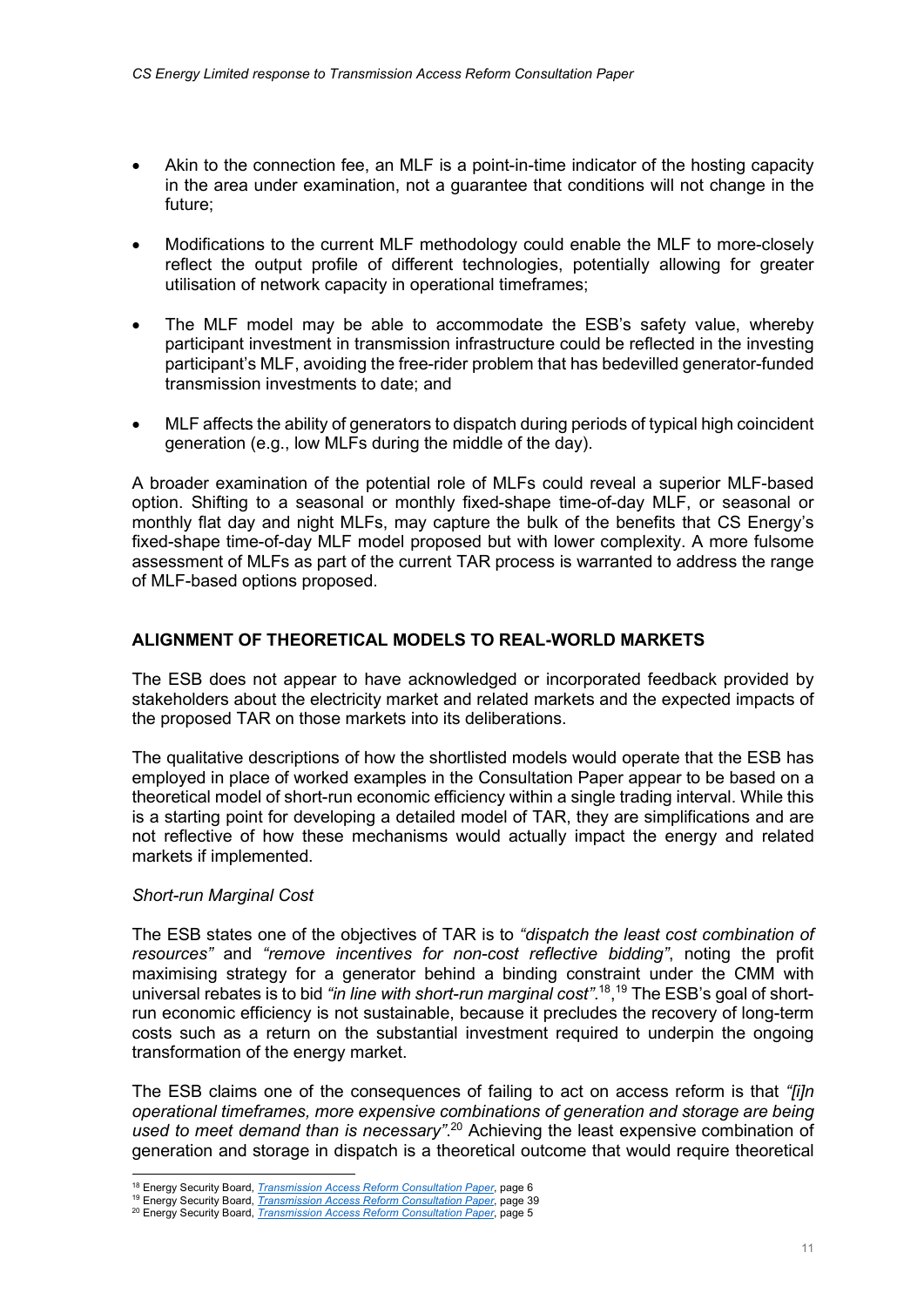inputs, such as the removal of all congestion, flexible plant and zero return on capital, none of which are delivered by the shortlisted TAR models. In reality, generators face a range of plant and commercial drivers that affect bidding behaviour (such as minimum load, minimum run times, shut-down and start-up costs, ramp rates, and fuel contracts) that incentivise them to bid at prices other than SRMC.

# Disorderly bidding

Given none of the shortlisted TAR models remove all reasons for generators to bid below their SRMC, labelling all generation bid below assumed SRMC as "disorderly" fails to delineate between the reasons behind these bids and overstates the magnitude of the impact of "disorderly bidding" on the market and consumers. A more granular estimate of the marginal improvement in dispatch outcomes is required to demonstrate the expected rather than theoretical potential benefits of reform in this area.

# Related markets

The ESB's focus on the operation of the shortlisted models on the basis of theoretical shortrun economic efficiency within a single trading interval fails to accommodate or acknowledge what occurs over successive trading intervals as market conditions and generator incentives and goals change.

For example, under the CMM with universal rebates, in the event of a binding constraint, a generator would theoretically (i.e. putting aside the other factors that incentivise a generator to bid capacity at prices other than their SRMC) be incentivised to bid at their SRMC, and be compensated for withdrawing from the market to allow a lower-cost generator to run via congestion rebates.

However, this is only the theoretical short-run (i.e. within a single Trading Interval) economically efficient outcome that does not take into account the intertemporal linkages within the energy market and related markets (e.g., the contract market). Within the energy market, some generators (e.g. coal-fired generators) face significant physical constraints (e.g. return-to-service times) and financial implications (e.g. return-to-service costs, hedge contract payments) when turning units on and off, meaning they consider expected market conditions beyond just the current dispatch interval when determining bidding and dispatch behaviour. If a generator was being dispatched strictly according to their assumed SRMC while subject to a binding constraint, they may be unable to cover their contract position in Trading Intervals following the binding constraint releasing if the wholesale price rises.

Contracting is a vital risk management tool for generators and retailers, but the inability of some generators (including those providing significant contract volumes) to ramp instantaneously to any output level at their discretion (e.g., no physical plant or fuel constraints) would mean the proposed market reform would be expected to incentivise those generators to either:

- Reduce their contracting activity; or
- Bid capacity into the energy market at prices greater than would be suggested by a theoretical short-run economically efficient model (i.e., above SRMC), in order to increase the likelihood they are able to physically back their contract position in the event the wholesale price rises.

There is also the issue of the potential implementation of new markets for non-energy services. CS Energy seeks clarification as to whether the ESB has considered how the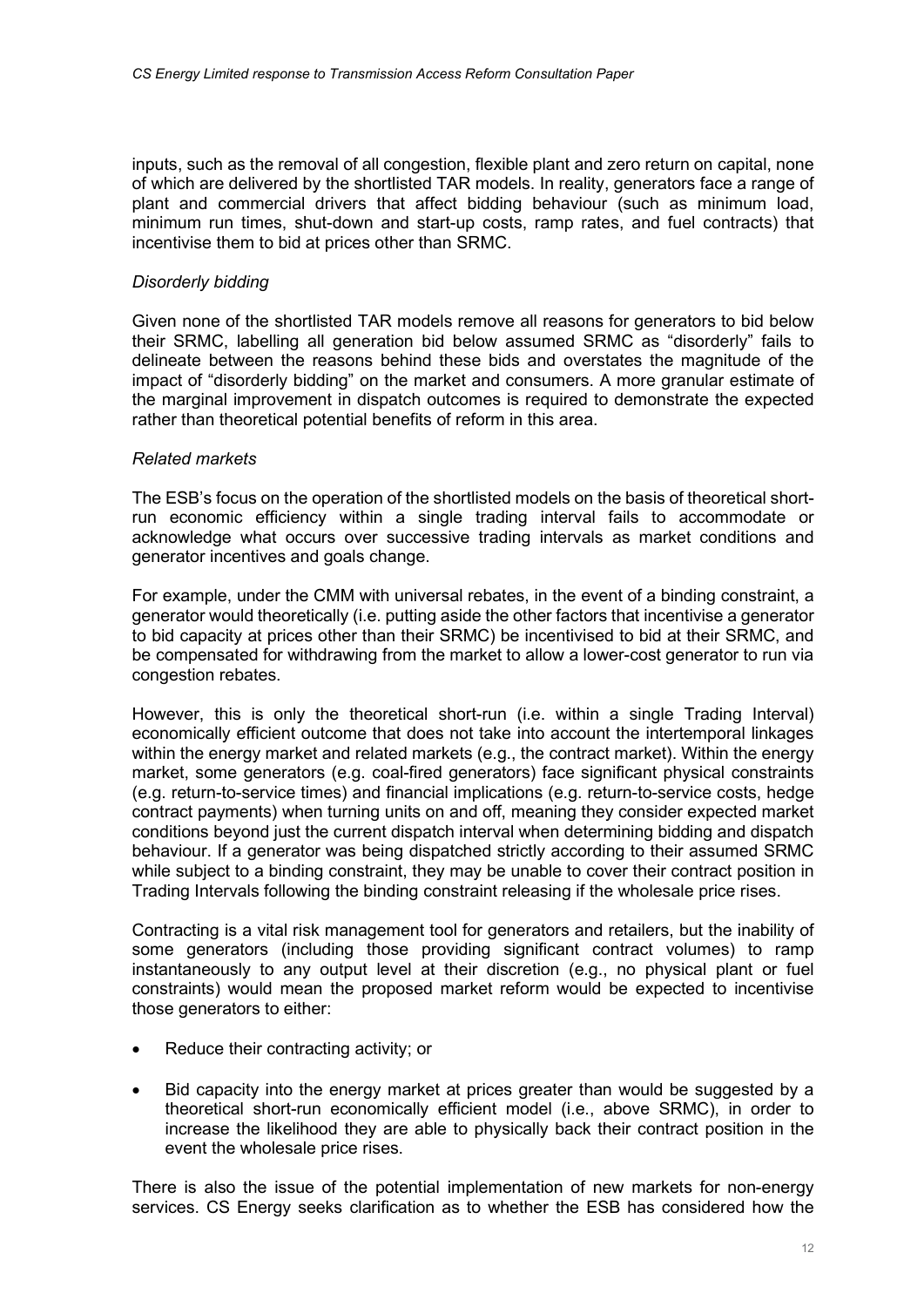potentially competing incentives offered in the energy market versus non-energy services markets may influence the behaviour of generators and frustrate the ESB achieving its goals for TAR.

#### Investment timeframe signals versus operational timeframe signals

The ESB does not appear appears to acknowledge the considerable interactions between investment and operational timeframe signals.

Potential investors understand the market design and can forecast the market conditions their potential project will face in operational timeframes, which can influence investment decisions. The investment decision is not made without regard to how the unit is expected to operate, the incentives it will face or the expected realised energy (and potentially nonenergy services) prices it would receive. As highlighted by the ESB in the paper, operational incentives can guide locational decisions:

"The model creates new business opportunities for batteries and other type of storage to be paid to alleviate transmission congestion, which encourages them to locate where these services are most needed".<sup>21</sup>

Accordingly, CS Energy does not agree with the ESB's argument against an informationonly locational signal:

"Some stakeholders have suggested that better information provision is sufficient to promote efficient locations decision by generators. Recent experience in the NEM suggests that congestion will not necessarily stop investors from investing. For instance, the problems arising the West Murray Zone are well publicised and yet there are still a substantial number of connections in progress."<sup>22</sup>

CS Energy suggests the continued connections that progress in locations on the network that appear "full" (such as the West Murray Zone) may be driven by current and expected Government policy (including jurisdictional REZ schemes and their associated transmission investment expenditure) which serve to support further future capacity in the region. Continued investment also remains rational because of the ability for new entrants to be dispatched ahead of incumbents. It is not an issue of investors wilfully ignoring evidence that the existing network in the region has likely reached its capacity to host large-scale inverter-connected generation.<sup>23</sup>

The interconnectedness between the investment and operational timeframe signals raises the question of whether a mechanism is required at investment timeframes, or if further information to guide locational decisions (e.g. congestion zones, a Transmission Statement of Opportunity, a fixed-shape time-of-day MLF) coupled with an operational signal that removes the incentive to locate in areas of the network that are reaching their hosting capacity may be sufficient to address the purported issues with the current market design.

<sup>&</sup>lt;sup>21</sup> Energy Security Board, *Transmission Access Reform Consultation Paper*, page 43

<sup>22</sup> Energy Security Board, *Transmission Access Reform Consultation Paper*, page 30

<sup>&</sup>lt;sup>23</sup> Australian Energy Market Operator, Network Connections - West Murray, accessed 27 May 2022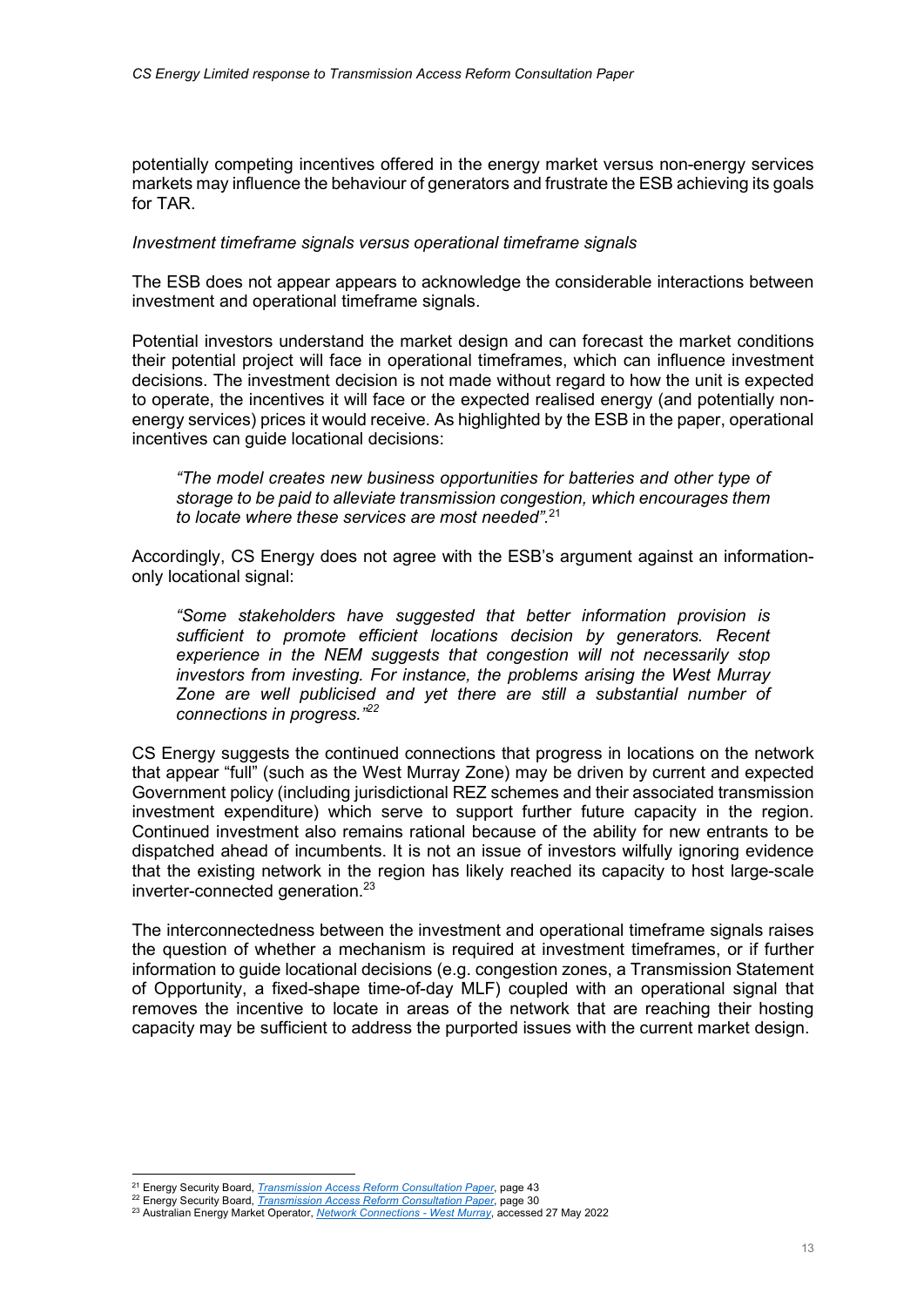# Nest steps

Given the complexity of the topic and the constricted timeframe, it is imperative that the ESB establishes a transparent and collaborative process going forward to assess potential TAR models, including:

- Appropriate qualification of the challenges being addressed The breadth and magnitude of issues the ESB is attempting to address (i.e. the cap on potential consumer benefits) needs to be adequately defined. Quantifying expected benefits serves several purposes. It is important in absolute terms to contextualise the challenge or challenges at hand and can help prioritise the reform process, while in relative terms it is essential for assessing whether the potential benefits exceed the expected costs of the reform;
- Appropriate assessment criteria Assessment criteria need to align with the key deliverables of the proposed reform, consistent with a well-defined problem statement. Failure to do so will result in market reform being developed while the goalposts are moving;
- Appropriate level of analysis The magnitude and far-reaching implications of TAR warrant appropriate technical and industry expertise to ensure potential models not only address the ESB's purported issues with the current market design but avoid potential unintended consequences that arise when a model is applied to the realities of the market; and
- Consideration of other markets and reforms TAR cannot be considered in isolation of the broader market and its frameworks. In addition to transmission planning and investment frameworks, the potential interactions with the contracts market and any potential non-energy service markets eventuating from the essential system services workstream must be explicitly considered and addressed.

Failure to engage openly on the proposed model through an iterative public consultation process risks implementing reform that does not address the ESB's concerns with the current market design but introduces additional complexity, risk and cost at a time when investment certainty is crucial to support the transformation of the energy industry.

# ESB'S SHORTLISTED TRANSMISSION ACCESS REFORM MODELS

The stages of development of the shortlisted models are such that CS Energy is unable to provide detailed feedback. Instead, CS Energy offers high-level comments and notes issues that would need to be addressed before robust public consultation on these shortlisted models could occur.

# Insufficient detail

The extremely high-level models discussed in the Consultation Paper have fundamental design choices still to be resolved which limits the ability of stakeholders to provide detailed feedback. The way the open questions are resolved will materially affect stakeholders' views of the proposed models and the expected impact of the shortlisted models on individual stakeholders and stakeholder groups.

While CS Energy appreciates the ESB is working to a tight deadline, it is concerned that the detailed design work required to inform meaningful assessment of the proposed alternative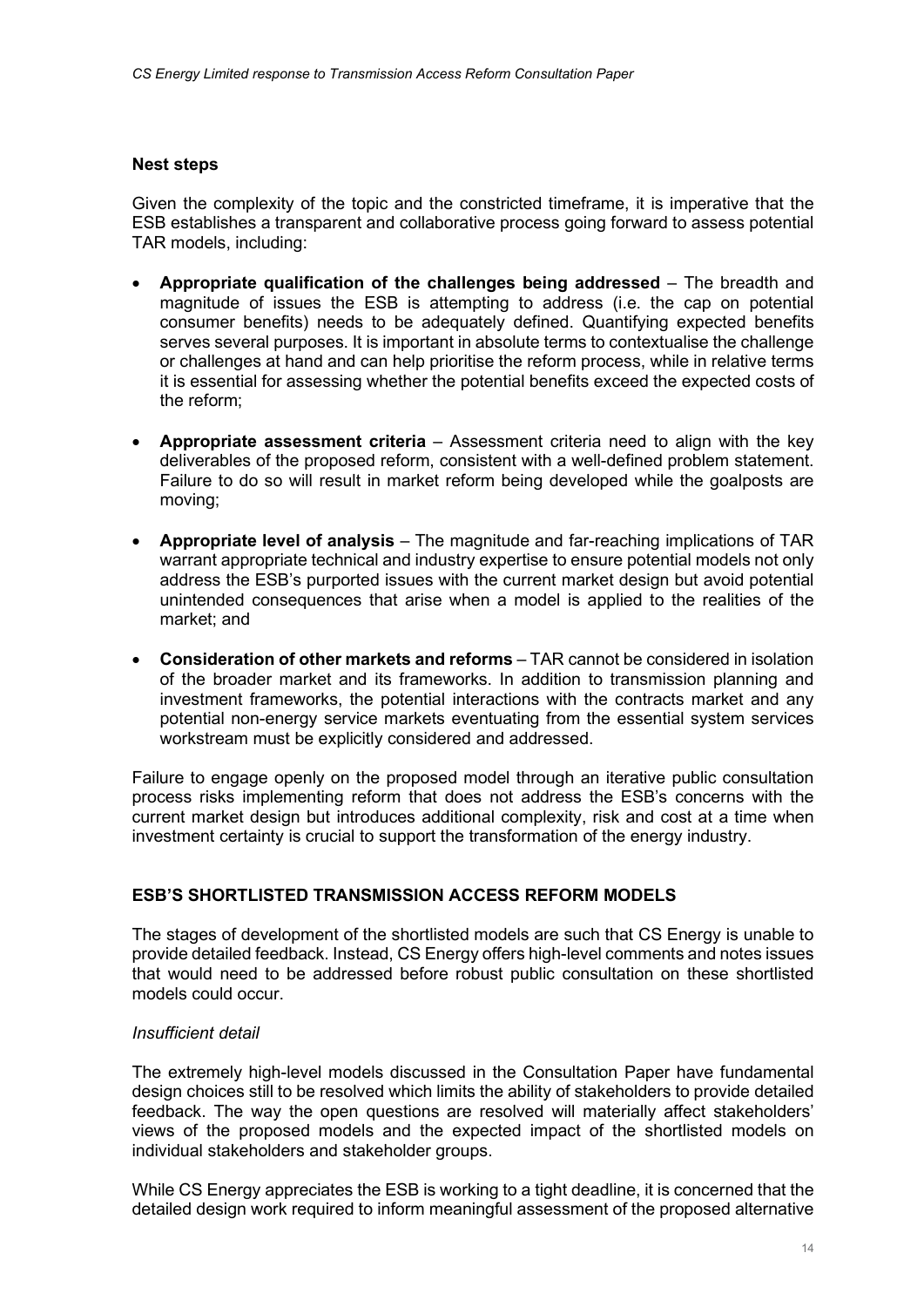models may not be completed in time to be considered and consulted upon before the ESB's preferred investment timescale and operational timescale models are released in Quarter 3 2022.

The primary example of this is the continued uncertainty about the allocation method of congestion rebates under the CMM with universal rebates, which is central to what the goal of the mechanism is and how it will impact stakeholders and the market. CS Energy contends that if there was a clear problem statement, clear theoretical underpinning for TAR and a clear commitment to permitting the market to operate as designed, it would be clear which of the broad range of allocation metrics canvassed in the Consultation Paper should be pursued.

Another key open question is the purpose and form of the connection fee under the shortlisted congestion zone with connection fees model. The Consultation Paper notes the ESB is considering whether to design a congestion zone model that adopts aspects of the recent system strength reforms, under which connection fees paid by participants would pay for transmission infrastructure but "receive benefits in return".<sup>24</sup> This contrasts with the potential uses for connection fee revenue if the reform is closer to the "as proposed" model, in which case the ESB suggests the connection fee revenue could be used to fund transmission expansions contemplated in the ISP and selected via the transmission planning process. It is not clear whether these investments would benefit the new projects directly or indirectly or whether this addresses the "free-rider" issue affecting participantfunded transmission investment under the current access regime.

Further public consultation is required to develop these models to a state where substantive comment and feedback can be sought. The ESB will be doing all stakeholders and consumers a disservice if the next step doesn't involve public, iterative consultation to demonstrate the superiority of the models the ESB intends to recommend in order to avoid unintended consequences stemming from the provision of an incomplete model for Energy Ministers' approval.

# Central planning

CS Energy is concerned that the ESB appears to be moving the NEM further towards central planning as though this is the only option for transmission access reform (for example, "fflor the market design to provide accurate congestion signals, LMPs are required".)<sup>25</sup> While the role for central planning in developing and operating remains critical within the marketbased NEM, Edify Energy's CRM demonstrates that a market-based approach to providing accurate congestion signals is possible. The challenge market bodies face is delineating between those functions and outcomes best delivered via central planning and those functions and outcomes best delivered by market mechanisms when developing significant market reforms.

Any models based on central planning are subject to central planner error. While forecasts are not perfect, the magnitude and incidence of the costs associated with under- and overforecasting need to be explicitly considered when assessing the shortlisted models, as well as any potential for inadvertent bias in these forecasts stemming from the different priorities, incentives and incidence of costs caused by incorrect forecasts facing the central planner versus other stakeholders.

<sup>&</sup>lt;sup>24</sup> Energy Security Board, *Transmission Access Reform Consultation Paper*, page 28

<sup>&</sup>lt;sup>25</sup> Energy Security Board, *Transmission Access Reform Consultation Paper*, page 30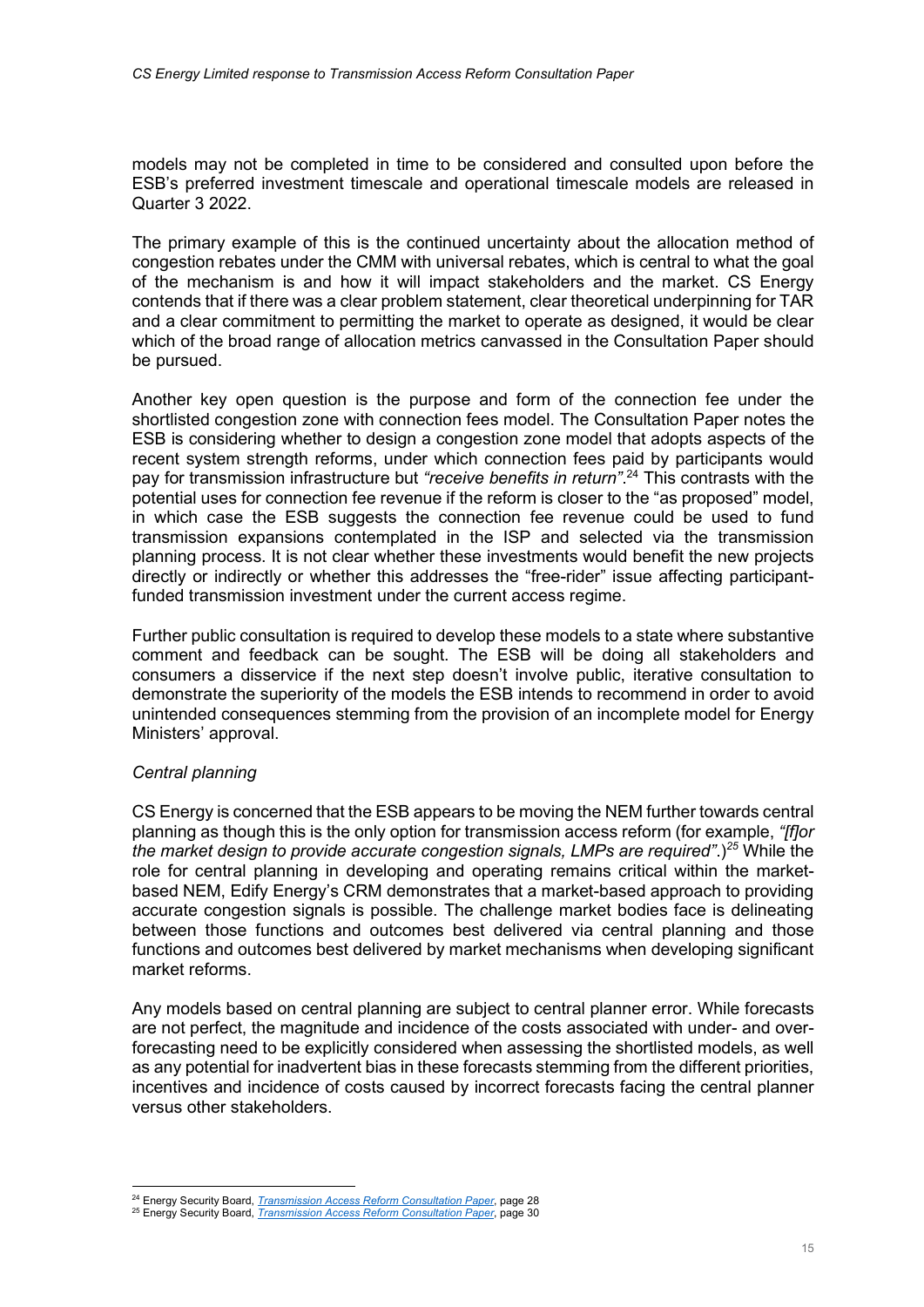# Shortlisted investment timeframe models

Both shortlisted investment timeframe models provide a locational signal to potential new projects, but both the connection fees and transmission queue position only confer benefit to generators via the benefits they provide within the operational timeframe mechanism (i.e., right to sell congestion relief under the CRM, the allocation of congestion rebates under the CMM with universal rebates). CS Energy questions the marginal benefit provided by the two shortlisted models beyond that offered by improved locational information about the hosting capacity of the network coupled with the locational signal provided to potential new projects by expected operational timeframe outcomes at different locations on the network.

# Congestion zones and connection fees

CS Energy agrees that improved information provided by congestion zones would augment existing locational signals and could be beneficial for potential projects. However, it is not clear at this stage that connection fees will provide benefits to consumers that offset the potential delays to the connection process and complexity the model could introduce to the market (at a time when investment is critical to underpin the transformation of the energy industry) or the higher wholesale energy bids from new projects seeking to recoup the connection fees paid.

# Issues/concerns

# Forecasts

CS Energy is concerned about the reliance on forecasts in setting congestion zones and connection fees. The challenges of condensing a new project's impact on congestion across the network into a single fee and balancing the trade-off between accuracy of the locational signal and the simplicity of the process used to calculate the fee noted by the ESB are significant, and CS Energy questions whether these will be addressed before selection of the ESB's preferred models.

Of particular concern is the potential impacts of inaccurate forecasts of network capacity and congestion will have on generators (both the operation of incumbent generators and the locational decisions of new projects) and consumers. If the impact on congestion is under-forecast, it would be expected to draw greater new capacity to that area of the network than would have occurred otherwise, resulting in an inefficient level of congestion. If the impact on congestion is over-forecast, it would be expected to result in underutilisation of the network. CS Energy seeks greater clarity about how these risks would be managed if this model were implemented.

# Long-Run Marginal Cost of Congestion

The Consultation Paper acknowledges the difficulty in setting "a single fee to reflect a project's future impact on congestion, especially given the dynamic market conditions associated with the energy transition", and suggests a scaling factor could be applied depending on the new project's output profile, but does not detail how this would be accomplished.<sup>26</sup> CS Energy seeks clarification of the methodology for determining the longrun marginal cost of congestion stemming from a potential new project, how the output profile of a potential project would be calculated, and how the scaling factor would be calculated and applied.

<sup>&</sup>lt;sup>26</sup> Energy Security Board *Transmission Access Reform Consultation Paper*, page 27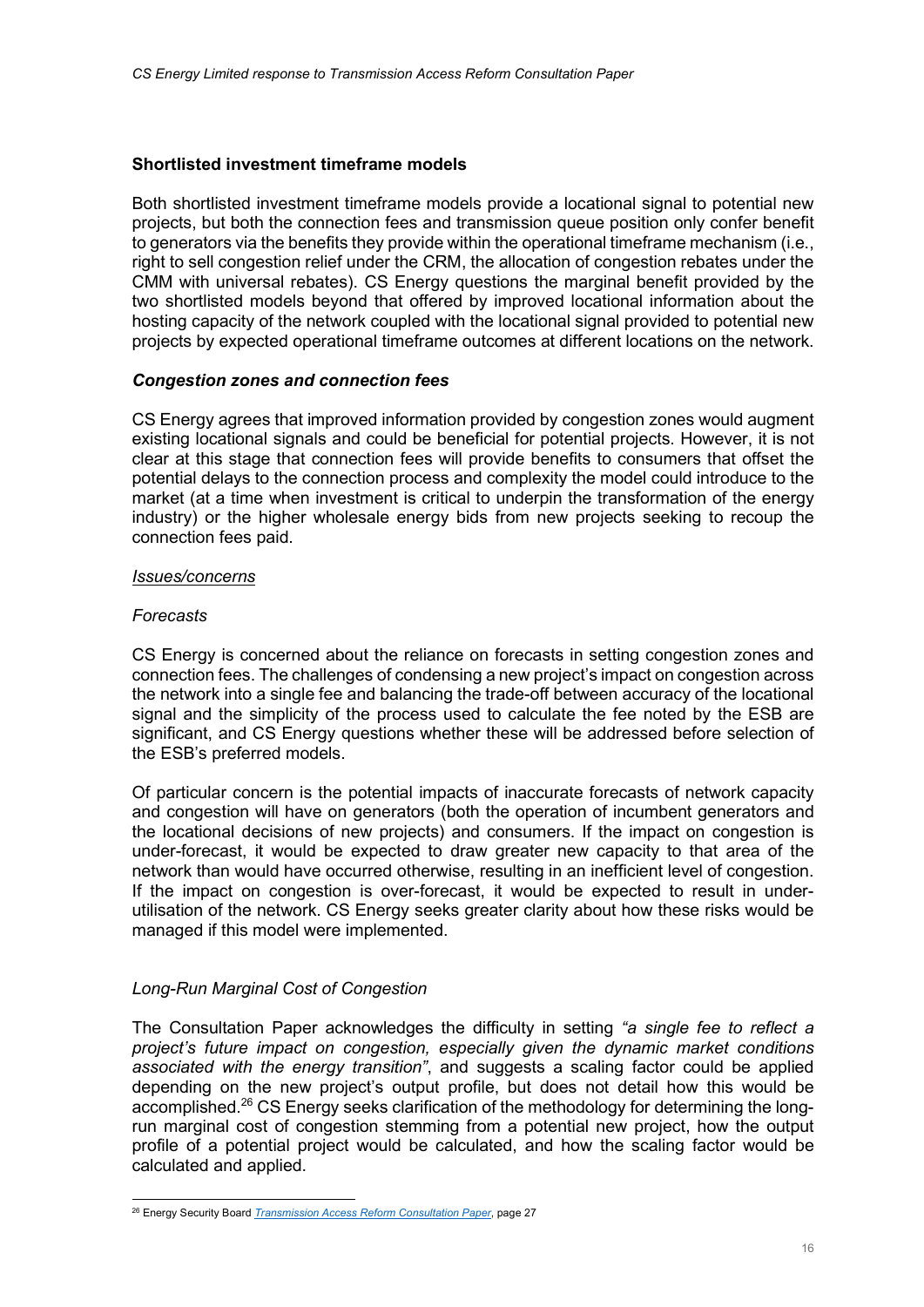As currently described, the model appears to be rapidly moving away from the ESB's expectation that a published schedule of connection fees would provide a "clear, upfront signal that can be easily understood by investors".<sup>27</sup>

# Connection fees

CS Energy notes that there may be an intertemporal issue with the locational signals provided by congestion zones and connection fees, whereby the congestion zone indicates there is available network capacity when a potential new project is still in the exploratory stage but the connection fee is determined later in the investment process. While the ESB has flagged the potential for tranches and/or a batching scheme to ensure potential investors have clarity about the increase in fees as additional capacity joins the network, CS Energy queries whether these would give investors sufficient confidence to undertake the considerable work required to reach the point in the investment process where the connection fee is determined.

Turning to storage, the ESB notes "storage providers that commit to operating in ways that alleviate congestion could be exempted from the obligation to pay a connection fee, or even offered a negative fee".<sup>28</sup> CS Energy is unsure of how storage would make this commitment or why a commitment would be necessary. If this model was implemented as part of a hybrid solution, CS Energy would expect the operational timeframe model to establish a framework that incentivises storage to operate in ways that benefit the broader system (as per the ESB's goals) so no explicit commitment would be required.<sup>29</sup> This invites the question of whether in the absence of such a commitment that storage may act in its own interests rather than those of the broader system regardless of which shortlisted operational timescale model is implemented.

#### End-of-life generators

While CS Energy supports the ESB's intent of excluding end-of-life generators from zone status, there are a couple of issues that would need to be resolved to ensure this would not adversely affect investment and operational decisions by incumbents and new projects.

First, clarity would be required about the number of years before an announced retirement of a plant nearing end-of-life would be excluded from the zone status. Given how fast some technologies can be deployed, there is a risk an incumbent's access could be adversely affected before the retiring capacity is withdrawn from the market.

Second, on the assumption excluding retiring plant from connection fee calculations would result in lower connection fees (which would encourage new investment to replace the retiring capacity), there may be a risk of a lull in investment ahead of this expected change in connection fees, which could increase Government and market body concern about whether the retiring capacity would be replaced and the timing of any replacement capacity.

#### Potential modifications

CS Energy believes the case against information-only locational signals has not been made. The ESB's example of information not currently being sufficient to dissuade new investment in areas of the network that have no spare hosting capacity ignores the potential role of the ESB's proposed operational timeframe model in providing locational signals for rational,

<sup>&</sup>lt;sup>27</sup> Energy Security Board, *Transmission Access Reform Consultation Paper*, page 27

<sup>28</sup> Energy Security Board, *Transmission Access Reform Consultation Paper*, page 27

<sup>&</sup>lt;sup>29</sup> Energy Security Board, *Transmission Access Reform Consultation Paper*, page 11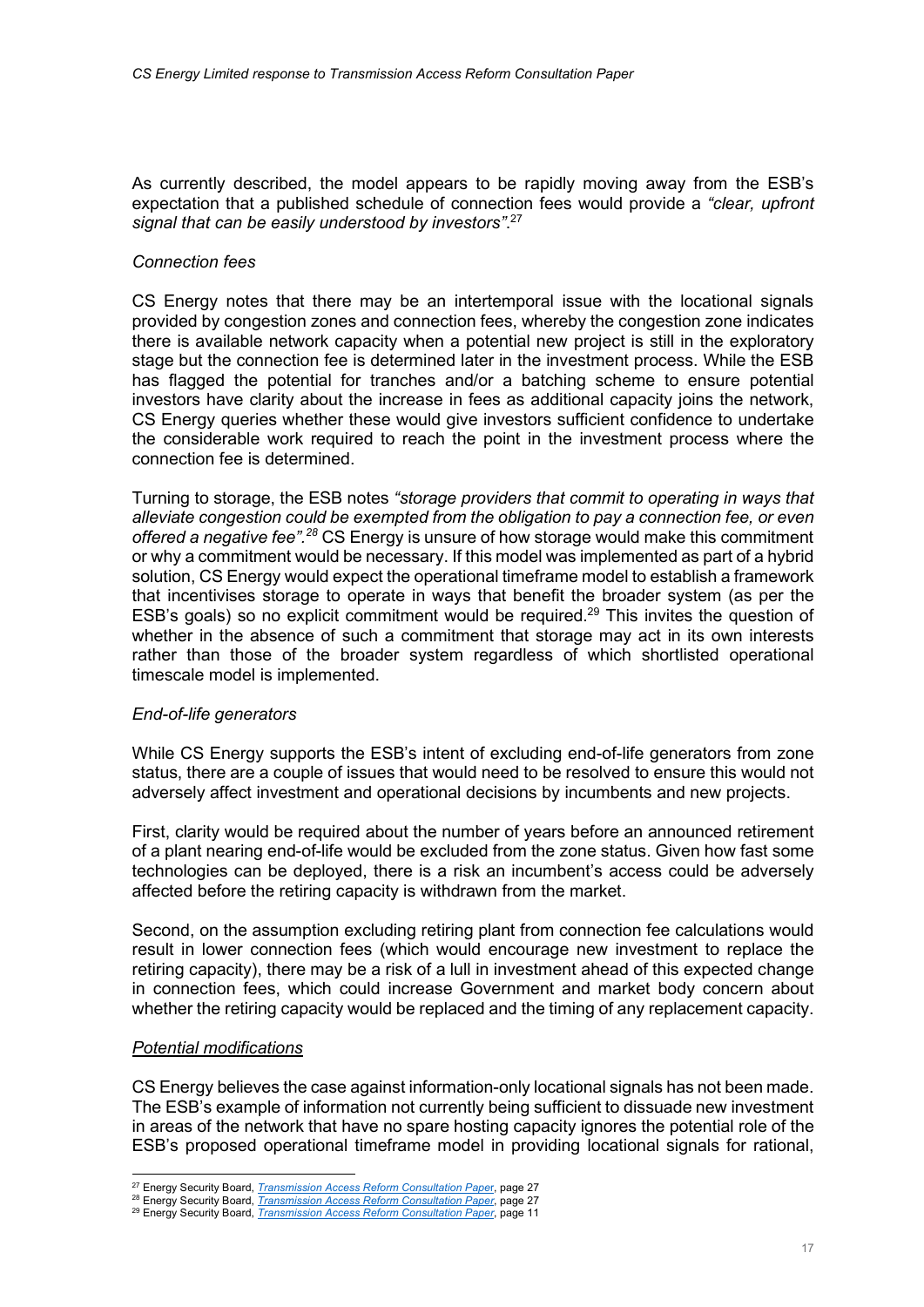forward-looking investors. A congestion zone-only investment timeframe model coupled with an operational timeframe model that meets the ESB's goals may be sufficient to address the ESB's concerns with the current market design.

# Transmission queue

Given the material open questions and lack of detail about the transmission queue model, CS Energy is unable to provide substantive comments about this model or even indicate preliminary support. Instead, CS Energy provides some high-level observations of the model as it currently stands for the ESB's consideration.

#### Issues/concerns

# Impact on connection process

CS Energy fears the transmission queue model will introduce additional hurdles for new investment that will lengthen the connection process at a time when new investment is required to underpin the transformation of the energy market. As noted in the Consultation Paper, it may be challenging to implement and run Expressions of Interest (with six-month windows for investors to submit their interest) and auctions without disrupting timely investment in new generation and storage capacity.<sup>30</sup>

# Forecasts

As noted by the ESB, the reliance on forecasts to determine the available transmission capacity is open to central planning error. While underutilisation of the network stemming from central planning error would be concerning, of even greater concern would be errors when a generator was seeking to fund transmission investment to offset the additional congestion they cause. In the event this impact on congestion and/or the transmission investment required to offset their additional congestion was under-estimated, it may adversely affect the access of other generators in the transmission queue.

Clarification is required of whether other generators in a transmission queue are advised when one generator intends to invest to improve their position in the transmission queue. To avoid inefficient piecemeal transmission network investments by participants, CS Energy suggests exploration of whether an Expression of Interest conducted after one participant advises it intends to seek to augment the transmission network to improve its queue position to determine the interest amongst all transmission queue participants to invest in transmission augmentation would be valued by participants.

#### Auction revenue

The ESB notes there are a number of potential uses for any surplus revenue generated by the tender process, including that it "should be returned to customers in the form or a reduction in network charges, or used in other ways, such as paying for programs that will increase the social license of proposed transmission investments".<sup>3</sup>

CS Energy seeks clarification of whether the ESB is using "surplus revenue should be returned to customers in the form of a reduction in network charges" to mean "offset transmission use of service charges paid by consumers by funding transmission expansions contemplated in the ISP and selected via the transmission planning process" as under the

<sup>&</sup>lt;sup>30</sup> Energy Security Board, *Transmission Access Reform Consultation Paper*, page 37

<sup>&</sup>lt;sup>31</sup> Energy Security Board, *Transmission Access Reform Consultation Paper*, page 33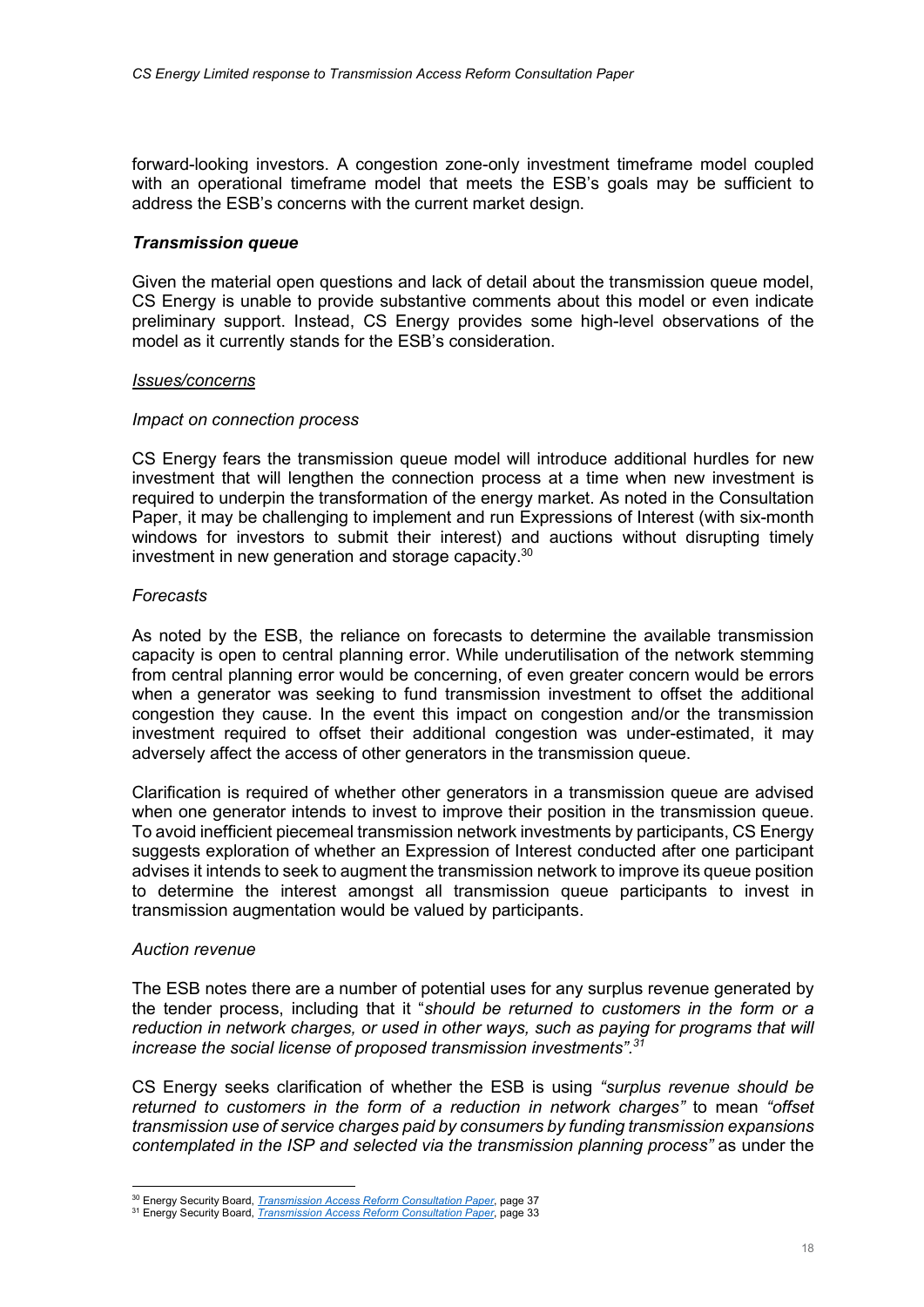congestion zone with connection fee model, or if the intention is to reduce the transmission charges paid by consumers.  $32,33$  If the latter, CS Energy questions why the tender revenue would not be used to augment the existing network or invest in new transmission capacity potential connecting generators have demonstrated they value through their auction bids.

# Timeliness of investment

While CS Energy acknowledges the intent of the ESB in ensuring "advantageous queue positions are not awarded to generations that won't reach financial close, which could deter other genuine investment", it questions how this could be achieved in practice.<sup>34</sup> There is an interdependence between a new projects' transmission queue position and the investment case. The ability of a project to demonstrate it will reach financial close will be influenced by what point in the investment process a transmission queue position is granted, acknowledging the potential risks of progressing too far into the investment process without knowing the new project's transmission queue position. CS Energy seeks clarity about new projects could demonstrate they will reach financial close to the ESB's satisfaction.

CS Energy also believes further work is required on how the ESB envisages operationalising the requirement that projects "would have to commence construction within 2 years of being allocated a queue position".<sup>35</sup> Key issues to be resolved include the defining "commence construction", if there is any requirement to complete construction, what happens in the event that the delay in construction is beyond the control of the project investor (and in that instance, how to differentiate between what is within and what is beyond investors' control), and what happens in the event that construction doesn't commence within 2 years. Acknowledging the ESB's concerns about the potential for this process to be used to dissuade other investment, CS Energy suggests handing the transmission queue position back would not provide a sufficient deterrent for this behaviour, and the ESB should consider additional penalties.

# Access rights

CS Energy appreciates there are a number of open questions with the implementation of the transmission queue model, but even at this early stage of development there are some critical questions regarding what any access rights delivered via the transmission queue model actually confer to the holder, including:

- Incumbent access rights: The ESB states "[i]ncumbent generators are treated as equal first in the connection queue (or pro-rated according to the current rules if incumbent generation exceeds transmission capacity)".<sup>36</sup> CS Energy was under the impression that pro-rating transmission capacity under the current rules was an issue with the current market design that the proposed TAR was attempting to address, so questions how relying on the current rules would align with the ESB's goal for TAR.
- Firmness of rights: The ESB states "[t]he queueing system is not fully firm given the complexity of the meshed network<sup>", 37</sup> The firmness of the queueing system is critical for both the investment decisions it is intended to inform and its impact on operational decisions. Further clarity is required about how transmission capacity is allocated amongst generators when a transmission outage results in the aggregate transmission queue position zero generation capacity exceeding the available transmission capacity.

<sup>&</sup>lt;sup>32</sup> Energy Security Board, *Transmission Access Reform Consultation Paper*, page 33

<sup>33</sup> Energy Security Board, *Transmission Access Reform Consultation Paper*, page 28

<sup>&</sup>lt;sup>34</sup> Energy Security Board, *Transmission Access Reform Consultation Paper*, page 37 <sup>35</sup> Energy Security Board, *Transmission Access Reform Consultation Paper*, page 33

**SERVICES, SECURITY BOARD, Transmission Access Reform Consultation Paper, page 36** 

<sup>&</sup>lt;sup>37</sup> Energy Security Board, *Transmission Access Reform Consultation Paper*, page 37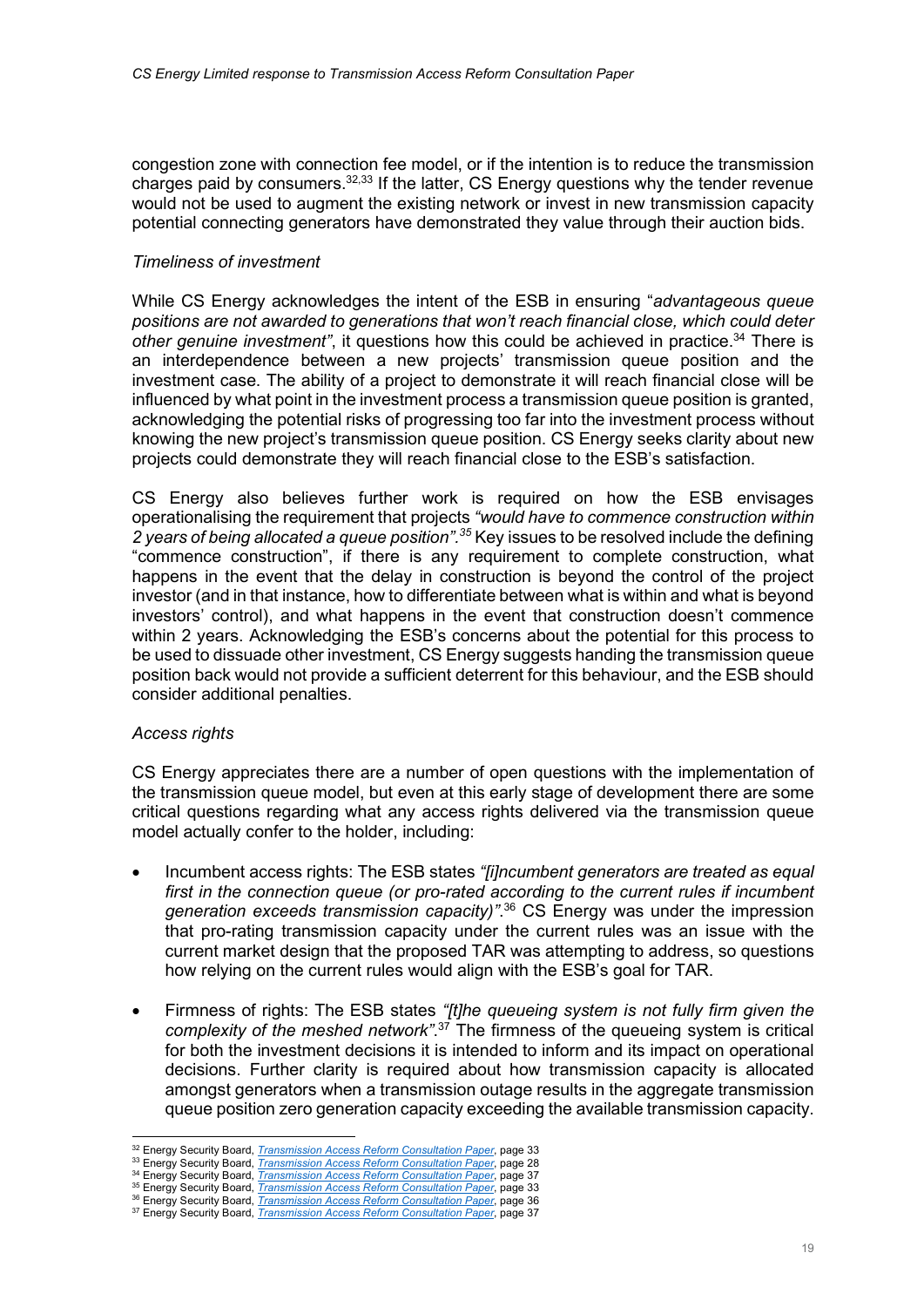CS Energy questions the value to investors of a model that confers access rights that are not firm during times when firm access rights are needed most.

 Duration of rights: The Consultation Paper indicates duration of access rights will be considered as part of the detailed design process, although this is a fundamental design choice of the proposed model. Stakeholders require clarity about whether incumbents' queue rights will also expire, what happens when queue rights expire (e.g., are the available queue rights auctioned) and whether there is a limit on how many queue rights stakeholder can hold (e.g., potential limits on who could hold rights and how many they could hold was discussed as part of the consideration of Financial Transmission Rights under CoGaTI). CS Energy questions whether there is a tenor that will satisfy the ESB's dual goals of enabling new project financing and retaining a level playing field, as well as the value new projects would place on different tenors of access rights.

# Impact on contract market

CS Energy agrees that "[t]here is a risk that queueing may limit or damage contract market liquidity".<sup>38</sup> While the transmission network augmentation undertaken by a generator seeking to improve their transmission queue position is intended to fully offset their impact on other generators, there is the possibility that the prescribed investment is insufficient to offset the generator's actual impact on congestion and thus potentially adversely affect access for other generators. There does not appear to be any recourse of affected generators in this way, which may weigh on generators' contracting activity.

CS Energy suggests there may be increased contracting in the short-term (i.e., in the period before network augmentations could feasibly be undertaken) as the transmission queue would increase generators' understanding of the congestion they would expect to face (but crucially depending on the finalisation of key issues such as what access the transmission queue confers and what occurs in instances where outages result in aggregate transmission queue position zero capacity exceeding network capacity). However, uncertainty about whether network augmentation undertaken by other generators to improve their transmission queue position will adversely affect contracting generators access (particularly during times when access would be critical, such as network outages) may dissuade longerdated contracting. Further work is required to determine the expected impact on contracting behaviour and the potential impact of a shift to shorter-dated contracting would have on retailers and consumers.

# Potential modifications

Further options for this model that could be explored as part of ongoing public consultation include:

- Allowing access conferred by queue position to be segmented: CS Energy suggests there may be potential benefit in segmenting the access granted to generators under this model. For example, a generator could have a proportion of its capacity (set with reference to the generators' minimum load) granted transmission queue position zero and be compensated for having its remaining capacity granted a higher transmission queue position. Greater certainty over dispatch at minimum load may address the ESB's concerns with race to the floor bidding.
- Allowing access conferred by position queue to be traded: There are circumstances where generators will not require the access conferred by their transmission queue

<sup>&</sup>lt;sup>38</sup> Energy Security Board, *Transmission Access Reform Consultation Paper*, page 37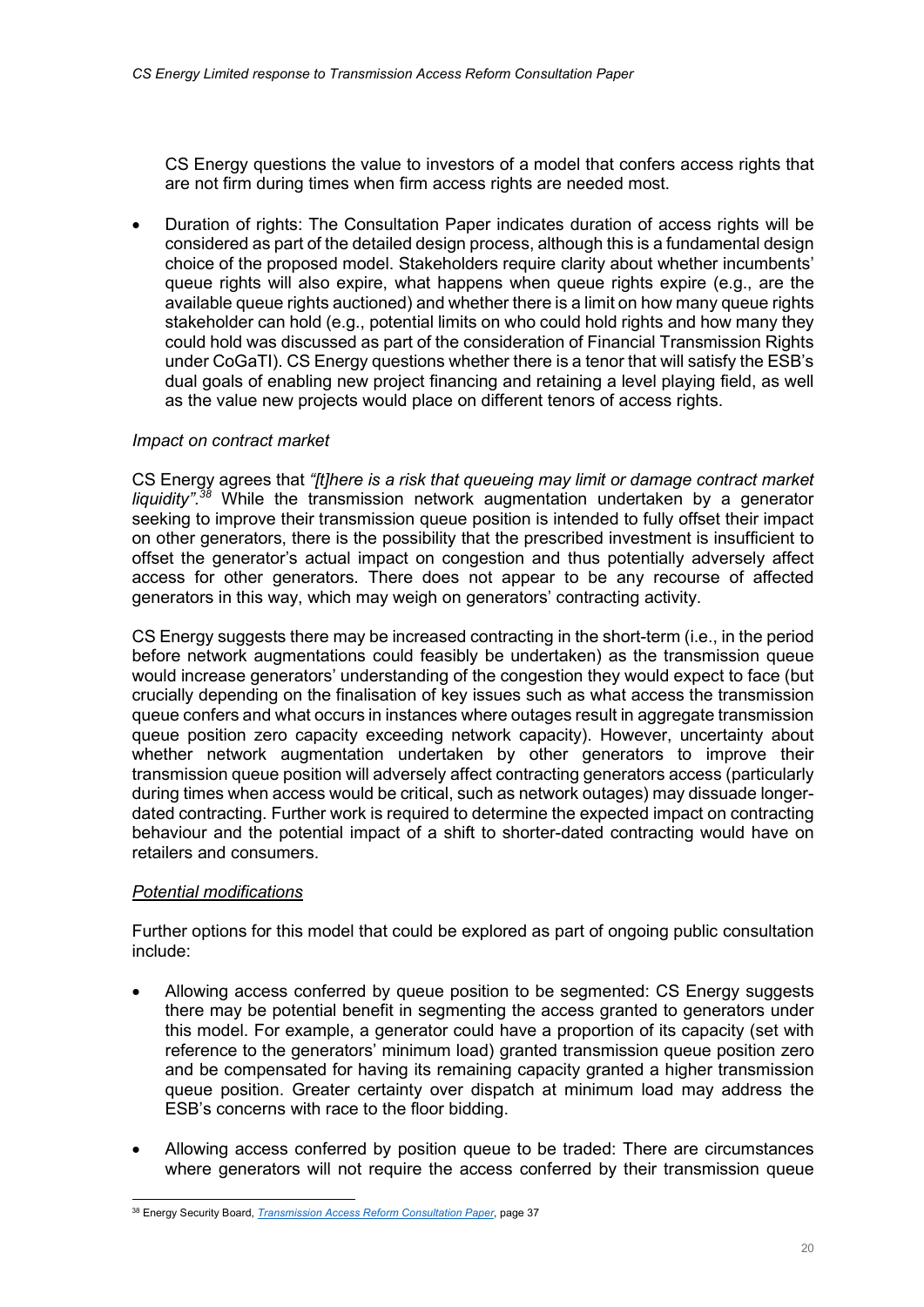position (e.g., planned outages). The ESB could investigate ways in which generators could trade this access to increase transmission network utilisation.

#### Shortlisted operational timeframe models

On the information released to date, both models entail significant changes to the current market design, however the CRM offers the advantages of a voluntary, market-based model which provides the opportunity for participants to trade congestion relief and thus reveal the commercially efficient level of congestion for binding constraints.

The CMM with universal rebates does not address stakeholder concerns with the CMM with REZ Adaptation, and its implementation would introduce considerable complexity, cost and risk to the market in pursuit of marginal improvements to operational signals.

#### Congestion Management Model with universal rebates

CS Energy does not support the CMM with universal rebates. While the simplified, theoretical models of the CMM with universal rebates appear to achieve the ESB's goals for generators' operational timeframe decisions and market outcomes, the potential for the model to introduce considerable complexity and risk has not been addressed by the ESB.

The ability to adjust efficient locational signals to incentivise investment in specific parts of the network (e.g., REZs) under either of the shortlisted investment timeframe models means it is unclear how this model addresses investor concerns with the CMM with REZ Adaptation.

#### Issues/concerns

# Short-Run Marginal Cost bidding

CS Energy's concerns about the appropriateness of pursuing short-run economically efficient dispatch have been detailed earlier in this submission. As this model does not address all reasons for generators bidding at prices other than their SRMC, assuming it will capture the entirety of the theoretical "benefits" stemming from short-run economically efficient dispatch overstates the potential impact on the market and consumers.

#### Race to the floor bidding

CS Energy disagrees with the ESB's assertion that "[g]enerators are disincentivised from bidding to the market floor price because they risk incurring high congestion charges".<sup>39</sup> While the model may provide a disincentive, there is a range of incentives and drivers of generator bidding behaviour that the CMM with universal rebates does not change.

Worked examples of the model are required to demonstrate how the proposed model would influence generator bidding behaviour and whether generators would be disincentivised from bidding to the market floor because of the risk of incurring high congestion charges (i.e., if generators made largely whole by congestion rebates, depending on the allocation metric used, would have regard for the magnitude of the congestion charge).

<sup>&</sup>lt;sup>39</sup> Energy Security Board, *Transmission Access Reform Consultation Paper*, page 39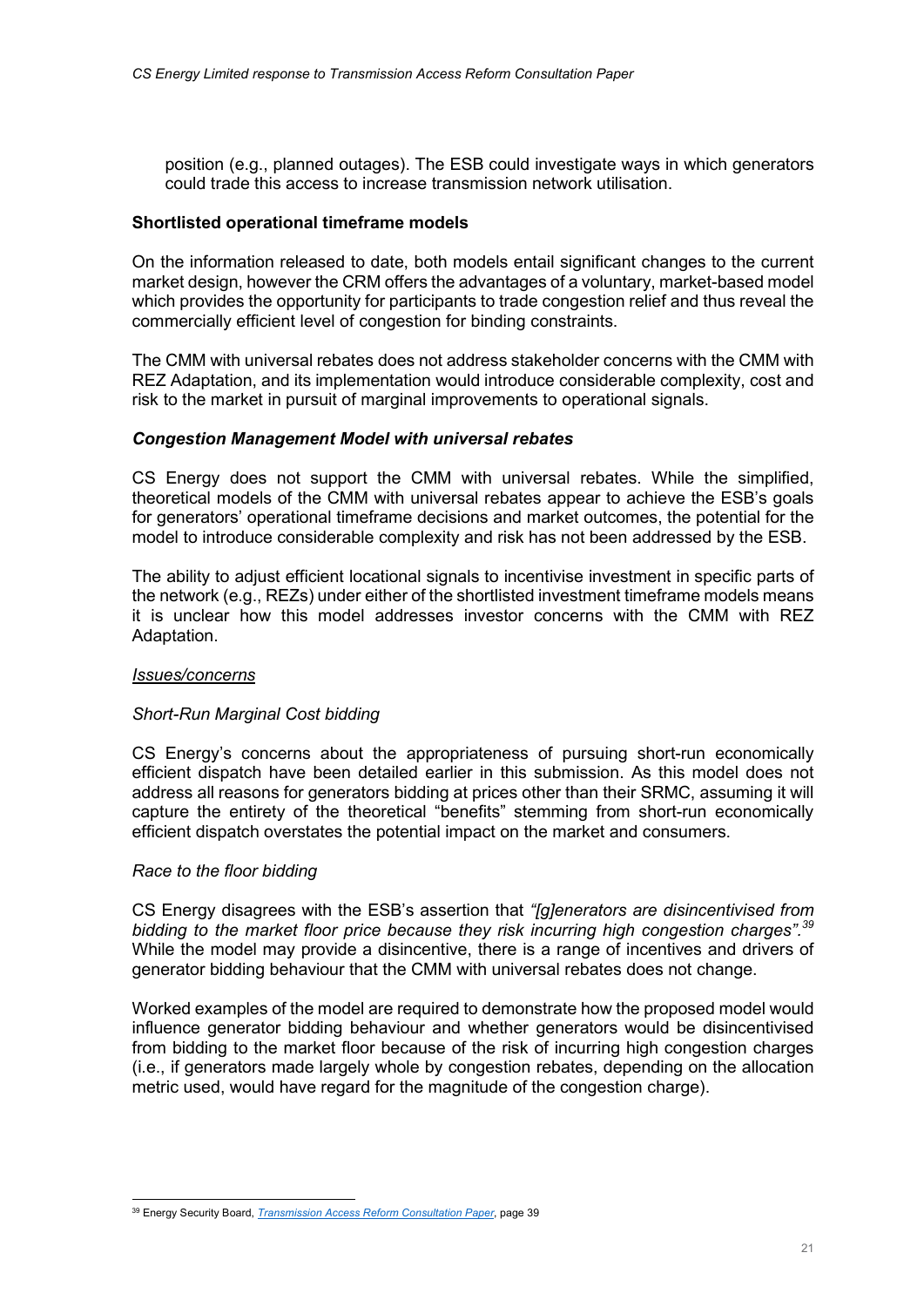#### Rebate allocation metric

CS Energy agrees with the ESB that "a key outstanding matter for consideration is the allocation metric used to determine each generator's share of the congestion rebates. Generators require clarity on this feature of the CMM so that they can assess how the model affects them". $40$  The allocation metric is the critical design choice of this model, and CS Energy is perplexed that the ESB has not selected its preferred allocation metric this late in the reform development process.

CS Energy's specific comments on the proposed allocation metrics are detailed below:

- Maintaining status quo outcomes: The ESB claims this allocation metric would result in outcomes similar to the CRM, but greater detail of the model is required for stakeholders to test the veracity of this statement and whether there are differences in dispatch outcomes versus financial outcomes of the two models under this allocation metric.
- Sharing of risks: The current level of detail on a risk sharing methodology does not permit even a superficial assessment of this proposed allocation metric. Considerable work is required to develop a transparent, consistent risk sharing goal and methodology for further consultation.
- Similarity to actual dispatch: CS Energy does not support any allocation metric under which a "regulatory process would be established to infer each generator's short-term marginal cost. Rebates would be allocated based on what the economic dispatch would have been if generators offered these inferred costs.<sup>"41</sup> A more accurate title for this option would be "theoretical assumed short-run economically efficient dispatch outcomes". CS Energy considers this option the antithesis of an energy market. Before expending resources considering this model further, the ESB needs to consider key issues with its implementation (beyond the inappropriateness of SRMC bidding as a goal for TAR) including who would be responsible for estimating generators' SRMC, how frequently generators' SRMC would be updated to reflect changing input costs, the impact on both generators and the market if estimated SRMC were incorrect, how the investment required to underpin the transformation of the energy market earns an economic return, and the impact of the proposed allocation metric on the contract market.
- Increased certainty for generators with priority access rights: CS Energy questions whether this is actually the ESB's preferred option, as both shortlisted investment timescale models deliver access rights that only confer value to their holders via the benefits they grant in operational timeframes.
- Simplicity and transparency i.e. availability: CS Energy does not share the ESB's concern about gas fired generators receiving a rebate when they would not have wanted to be dispatched at the prevailing Regional Reference Price (RRP). As the ESB acknowledges, there are trade-offs in designing the models.<sup>42</sup> The potential methodologies for precluding generators from congestion rebates presented in the Consultation Paper are based either on generators' bids (which reintroduces the "perverse" incentive on bidding behaviour the ESB is attempting to address) or an arbitrary RRP threshold for select generators. Further work is required from the ESB to develop a transparent, robust methodology of their proposed arbitrary rule for excluding

<sup>&</sup>lt;sup>40</sup> Energy Security Board, *Transmission Access Reform Consultation Paper*, page 44

<sup>41</sup> Energy Security Board, *Transmission Access Reform Consultation Paper*, page 40

<sup>42</sup> Energy Security Board, *Transmission Access Reform Consultation Paper*, page 13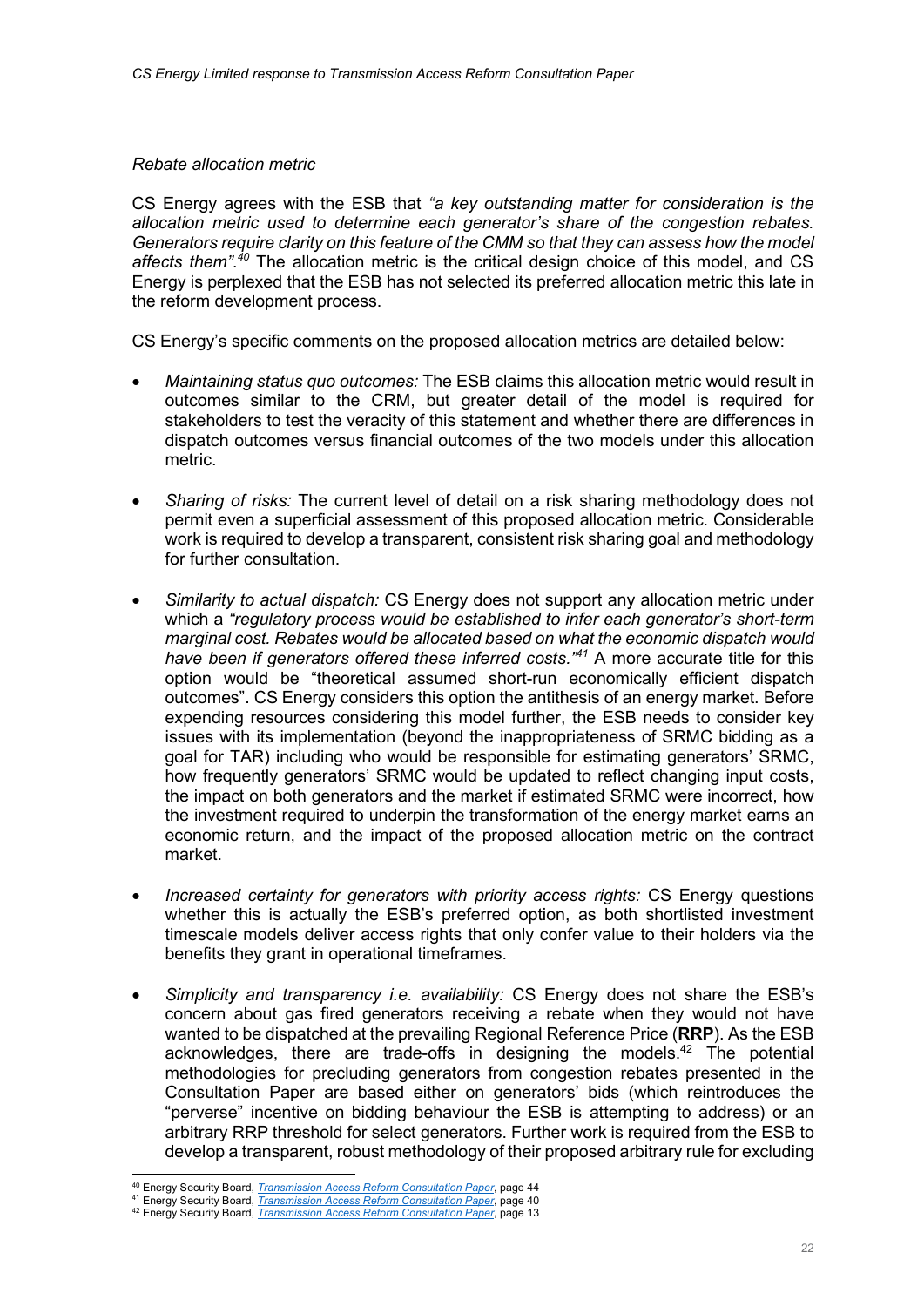some generators from rebates under particular market outcomes for continued public consultation.

# Impact on generators

The ESB's assertion that "[a]ll generators receive rebates irrespective of where they locate, so this model does not provide a signal to locate in places where the generator does not increase congestion" is true but potentially misleading. While this model does not provide a locational signal, both shortlisted investment timeframe models that could be implemented alongside this operational timeframe model can guide investment to specific locations on the network (e.g., REZs).<sup>43</sup> The ESB needs to be direct about how it envisages the CMM with universal rebates would be implemented and how the shortlisted hybrid models address investor concerns with the CMM with REZ Adaptation given the CMM with universal rebates can deliver the same outcomes.

That "a key focus of the ESB's next stage of work will be to model the impacts so that market participants can better understand how they are likely to be affected by various options for transmission access reform" comes extremely late in the consultation process.<sup>44</sup> As discussed earlier in this submission, the ESB is looking to engage consultants to model the impacts of the shortlisted models on stakeholders but has not indicated whether that modelling will be released before or after the ESB selects its recommended models. CS Energy questions the value of undertaking this modelling exercise if it isn't to inform public discussion and consultation of the reform options.

# Impact on contract market

CS Energy agrees with respondents to the Project Initiation Paper that "suggested that the CMM would impact the contract market".<sup>45</sup> Independent of the impact of the rebate allocation metric on generators' contracting activity, the CMM with universal rebates introduces basis risk (which is more difficult for generators to manage than volume risk), which would be expected to adversely impact generators' contracting activity.

#### Potential modifications

Further work is required on this model, principally on the selection of rebate allocation metric and development of the allocation methodology, before it reaches a state of development that permits stakeholders to meaningfully engage with the ESB and provide feedback on this option.

# Congestion Relief Market

CS Energy sees considerable appeal in the voluntary, market-based mechanism through which participants can manage their congestion risk offered by the CRM. A thorough investigation of the expected costs (both implementation and on-going costs for the market operator and participants), rather than vague allusions to cost estimates prepared for a different mechanism under CoGaTI, is required to inform public consultation on this model.

<sup>43</sup> Energy Security Board, *Transmission Access Reform Consultation Paper*, pages 41-42

<sup>44</sup> Energy Security Board, Transmission Access Reform Consultation Paper, page 42

<sup>45</sup> Energy Security Board, *Transmission Access Reform Consultation Paper*, page 42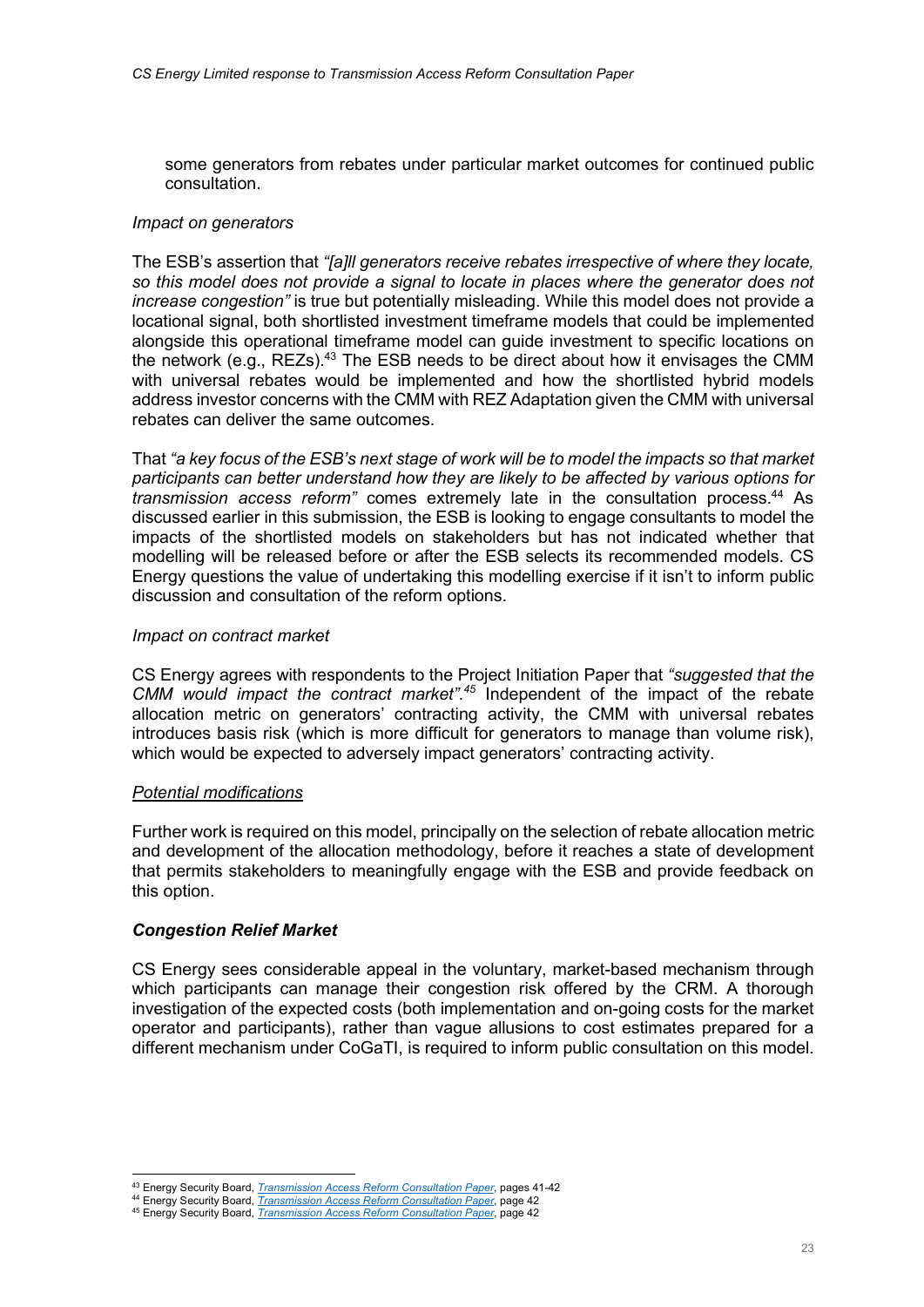#### Issues/concerns

#### National Electricity Market Dispatch Engine processing time

CS Energy seeks assurances from the ESB and market operator of the impact of the proposed model on the National Electricity Market Dispatch Engine (NEMDE) processing time. This is particularly important given both the recent move to Five-Minute Settlement and ensuring the benefits of new technologies (e.g., battery storage) can be fully realised.

# Short-run Marginal Cost bidding

CS Energy does not necessarily agree with the ESB's position that "[t]he trading of congestion relief would enable low-cost participants to be dispatched over high-cost participants through a compensation process. This would lead to more efficient dispatch with lower cost generation being dispatched".<sup>46</sup> This may be true under a theoretical shortrun economically efficient model, but needs to be tempered by the fact that the model does not address the multitude of reasons that generators may bid capacity at prices other than SRMC. The potential for theoretically mutually-beneficial congestion relief deals to not be pursued by generators affected by a binding constraint would not be evidence of any shortcomings of this shortlisted model or its ability to enable lower-cost generation to be dispatched.

# Volume of congestion relief

The ESB notes "[s]ome stakeholders have expressed concern that the voluntary nature of the scheme may not result in sufficient congestion relief".<sup>47</sup> CS Energy queries from which stakeholder's or stakeholder group's perspective the volume of congestion relief delivered through a voluntary, market-based mechanism could be viewed as insufficient. In the event that a low volume of congestion relief was transacted, CS Energy posits that would indicate either congestion is not a material issue for generators or there are few economically-viable opportunities to trade congestion relief services, rather than an "insufficient" level of congestion relief was being procured.

# Costs

CS Energy questions the value of including indicative, preliminary costs for a similar set of system changes investigated in 2020 with unevidenced assurances that an undefined proportion of the costs of that similar set of system changes would likely be applicable to the CRM in the Consultation Paper.<sup>48</sup> Once the designs of all shortlisted models are finalised, the ESB should conduct a thorough assessment of the expected implementation and ongoing costs for both the market operator and generators to ensure accurate an accurate cost-benefit analysis is undertaken and publicly consulted on.

#### Potential modifications

CS Energy is keen to see worked examples of how this model would be implemented and the expected impacts on congestion and market participants.

<sup>&</sup>lt;sup>46</sup> Energy Security Board, *Transmission Access Reform Consultation Paper*, page 45

<sup>47</sup> Energy Security Board, *Transmission Access Reform Consultation Paper*, page 48 48 Energy Security Board, *Transmission Access Reform Consultation Paper*, page 46